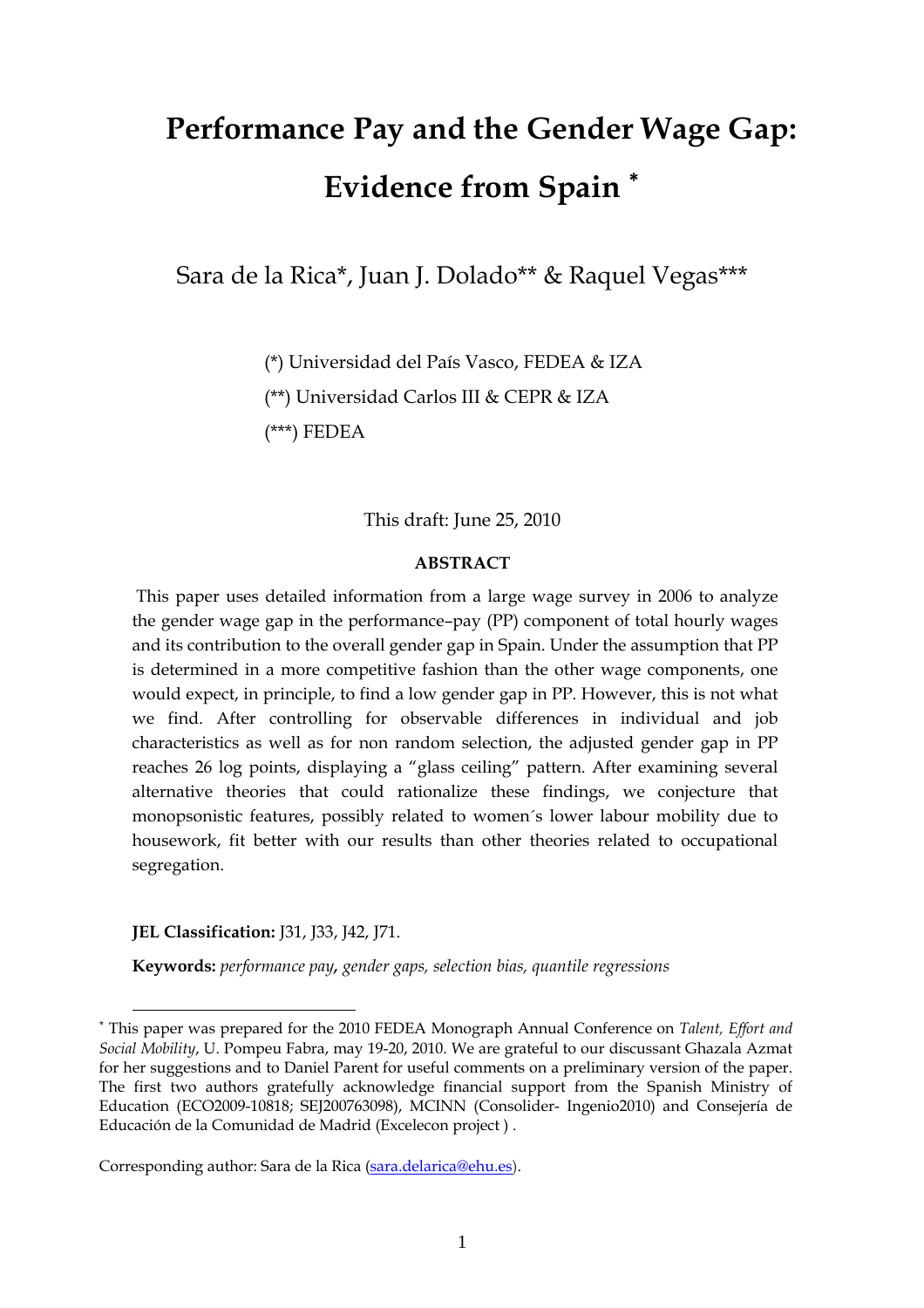#### **1. Introduction**

 $\overline{a}$ 

One of the cornerstones of the standard competitive model of the labour market is the well-known equilibrium condition equating wage to marginal revenue product (MRP henceforth). Accordingly, the final wage distribution represents the equilibrium outcome of demand and supply forces. This straightforward implication of the competitive model has proven instrumental in the empirical analysis of how relevant phenomena, such as changes in the relative demand and supply of skills, have affected within and between-group wage inequality over the last few decades in economies with flexible labour markets, like e.g., UK and US (see, eg., Katz and Murphy, 1992). Yet, it is also well established that the competitive model can provide a rather misleading interpretation of how wages are actually determined in real-life labour markets when information is asymmetric or search frictions are present in the allocation of workers to jobs. In addition, a common feature of many existing labour market institutions (like unions and minimum wages) is that they tend to compress the wage distribution and thus reduce pay differences between more productive and less productive workers.1

While it is reasonable to acknowledge that the competitive paradigm often lacks realism in describing how wages are set, there are some specific forms of wage compensation that could be considered as good proxies of the "wage equals MRP" condition. In particular, if compensation is paid at least partially as a function of *performance pay* – such as bonuses, comission or piece rates- it seems plausible to assume that this wage component becomes closer to worker´s productivity than the remaining components (e.g.,the base wage) that do not depend so closely on individual performance. Following this intuitive reasoning, Lemieux et al. (2009) have analyzed the impact of performance pay (PP hereafter) on wage inequality in the US . Their basic hypothesis is that, through a widespread reduction in the cost of gathering and processing information, growing incidence of PP may have contributed to the increase in inequality, mainly at the top of the wage distribution. Indeed, their finding that PP

<sup>1</sup> Empirical evidence, such as Beaudry and DiNardo (1991), Card (1996), DiNardo et al. (1996), Farber and Gibbons (1996), and Lemieux (1998) provide ample evidence about the different channels through which wages are not equalized to their MRPs.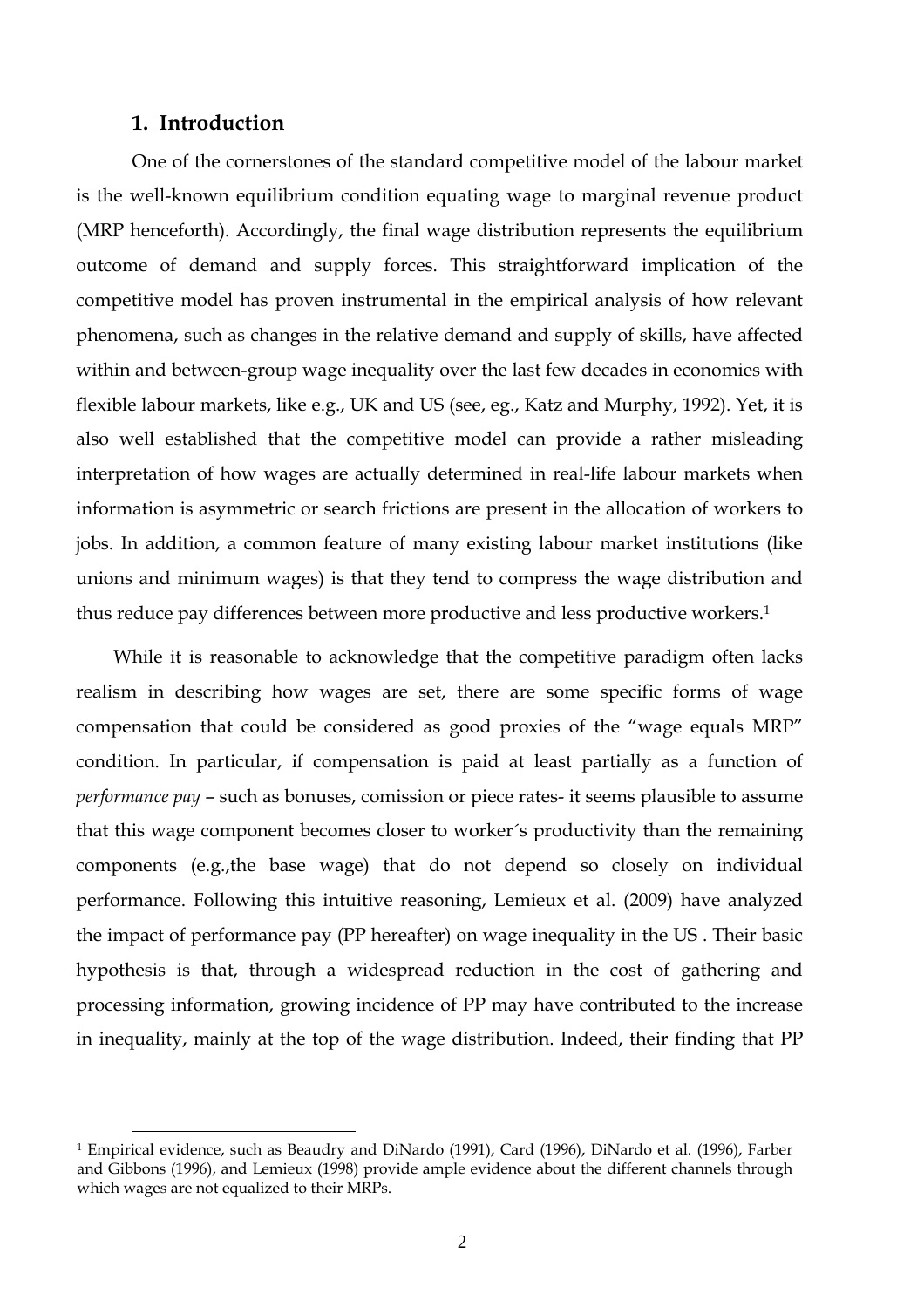accounts for 25% of male wage inequality between the late 1970s and early 1980s provides favourable support for this conjecture. 2

 In this paper, we contribute to this line of research by making use of a recently available dataset on the detailed breakdown of total wage compensation for Spanish workers into its different components. We re-examine Lemieux et al. ´s (2009) hypothesis, but from a different angle which, to our knowledge, is somewhat novel in this literature.3 Specifically, we analyze whether PP compensation differs by gender and the extent to which this component contributes to explaining the overall wage gender gap (gender gap hereafter) in Spain.

 One could think of two alternative hypotheses regarding gender differences in PP. On the one hand, under the presumption that it is determined in a more competitive fashion than the remaining components of the wage, the gender gap in PP between equally skilled men and women could be smaller than in the non PP components. In other words, since in theory PP responds mostly to meritocracy, equally performing workers should receive the same PP irrespectively of their gender. Moreover, if women perceive some forms of (taste and/or statistical) discrimination in non-PP jobs relative to men, then they will seek intensively for PP in order to ameliorate these disadvantages. However, against this hypothesis one could claim that, to the extent that effort at the marketplace may be negatively affected by housework, PP could also provide a clear channel through which women´ s greater involvement in household tasks hinders their returns in the labour market and therefore lower their PP relative to men ´s. 4 For example, Amuedo-Dorantes and de la Rica (2006) find that overtime pay in Spain, which can easily make up to 40 percent of men's wages, account for up to 80 percent of the aggregate gender gap due to women ´s lower availability to undertake long working hours.

 $\overline{a}$ 

<sup>2</sup> The existing literature has mainly focused on analyses of the incentive effects on productivity of PP arrangements; see, *inter ali*a, Booth (1999), Ewing (1996), Dohmen and Falk (2009) and Lazear (2000), among others.

 $3$  There is however a growing literature on gender differences in compensation for CEOs and top executives which shares element in common with performance pay (see, e.g., Bertrand and Hallock, 2001, and Bertrand et al., 2009)

<sup>4</sup> See Becker (1985) and a stylized model with this flavour in Appendix 2 (A).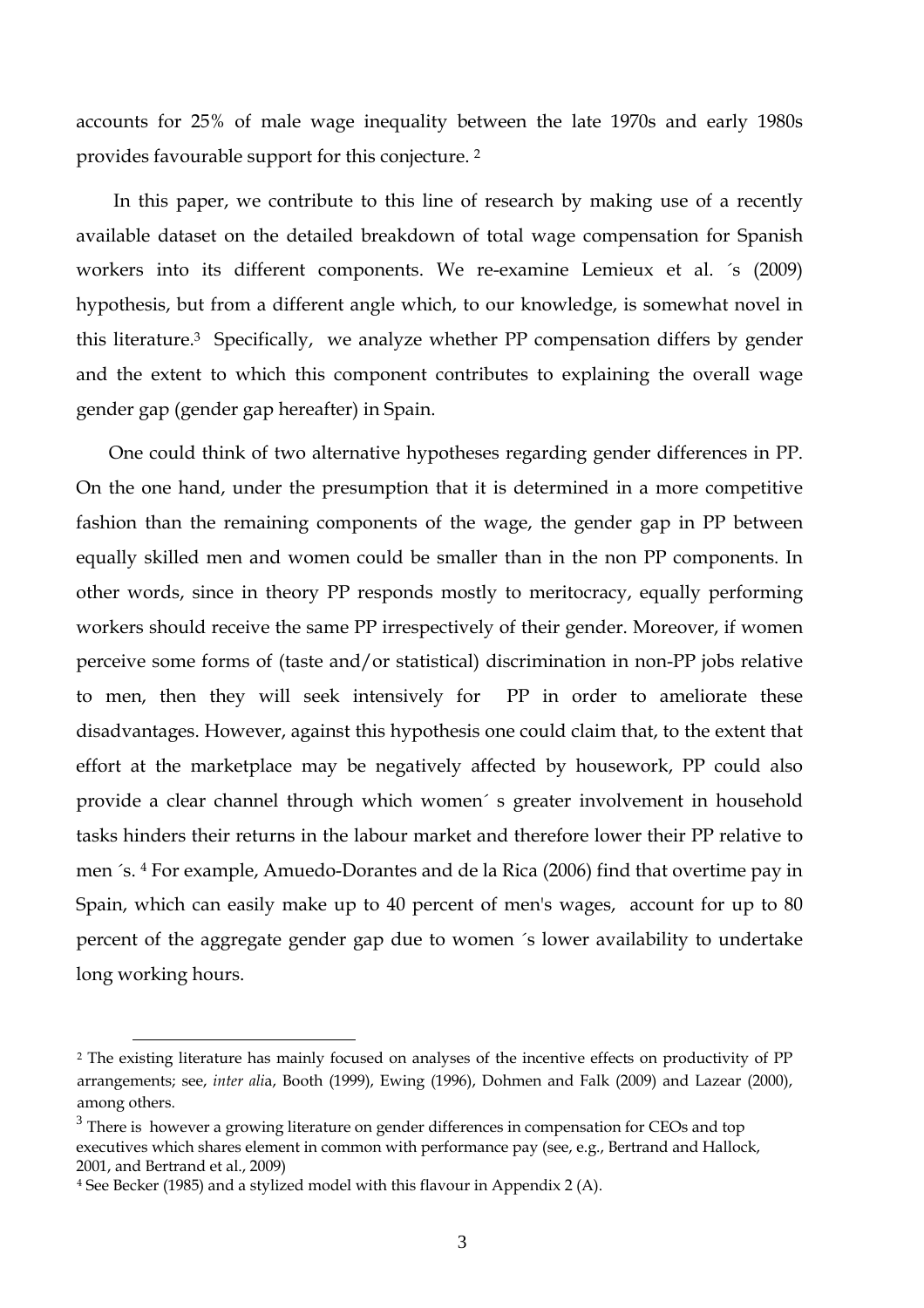On the other hand, even abstracting from the role of distorting labour market institutions, the assumptions of free access to PP compensation and/or the absence of search frictions in a competitive setup may not be suitable for female workers. First, as stressed in the occupational segregation literature, women may select themselves into jobs where PP is either absent or scarce (e.g. public sector jobs) because they anticipate that these positions are more compatible with their larger household responsibilities. Hence, in line with the so-called *mommy track* hypothesis (see Mincer and Polacheck, 1977), they may willingly opt for jobs entailing steadier and, possibly, lower pay in exchange for less penalties in case of career interruptions. Secondly, employers may be more reluctant to place women in fast-track jobs, likely to involve PP, if they expect lower female work attachment even if they have the same ability distribution as their male colleagues (see Lazear and Rosen, 1990). Thirdly, statistical discrimination in the allocation of PP jobs may still prevail if employers invest on workers´ specific training and therefore try to minimize quits. Moreover, if women are aware of the existence of statistical discrimination in advance, this may discourage them from applying to these jobs, leading to self-fulfilling equilibria (see Coate and Loury, 1993, and de la Rica et al., 2009). Lastly, the presence of some monopsonistic features in PP jobs, due to women´ s lower mobility or lack of alternative job offers, should not be discarded even if, contrary to the standard human capital explanation, this does not lead to lower productivity (see Booth et al., 2003, and Manning, 2003).

 In view of these considerations, our goal in this paper is to dig deeper into the specific role played by PP as a determinant of the overall gender gap in Spain. Our data comes from the recently released 2006 wave of the Spanish Earnings Structure Survey which contains detailed micro-data information on the various components of the wage, such as the base wage, overtime pay and other wage complements. When compared to the longitudinal dataset used by Lemieux et al. (2009) - i.e., the interview years 1976-1999 of the PSID- our data suffers from a clear drawback since its crosssection nature prevents us from controlling for workers´ fixed effects. In exchange, however, it has the advantage of providing information about the precise amount of PP received by workers, in contrast to PSID which only reports qualitative information on whether employees receive PP (but not its amount) as part of their total compensation,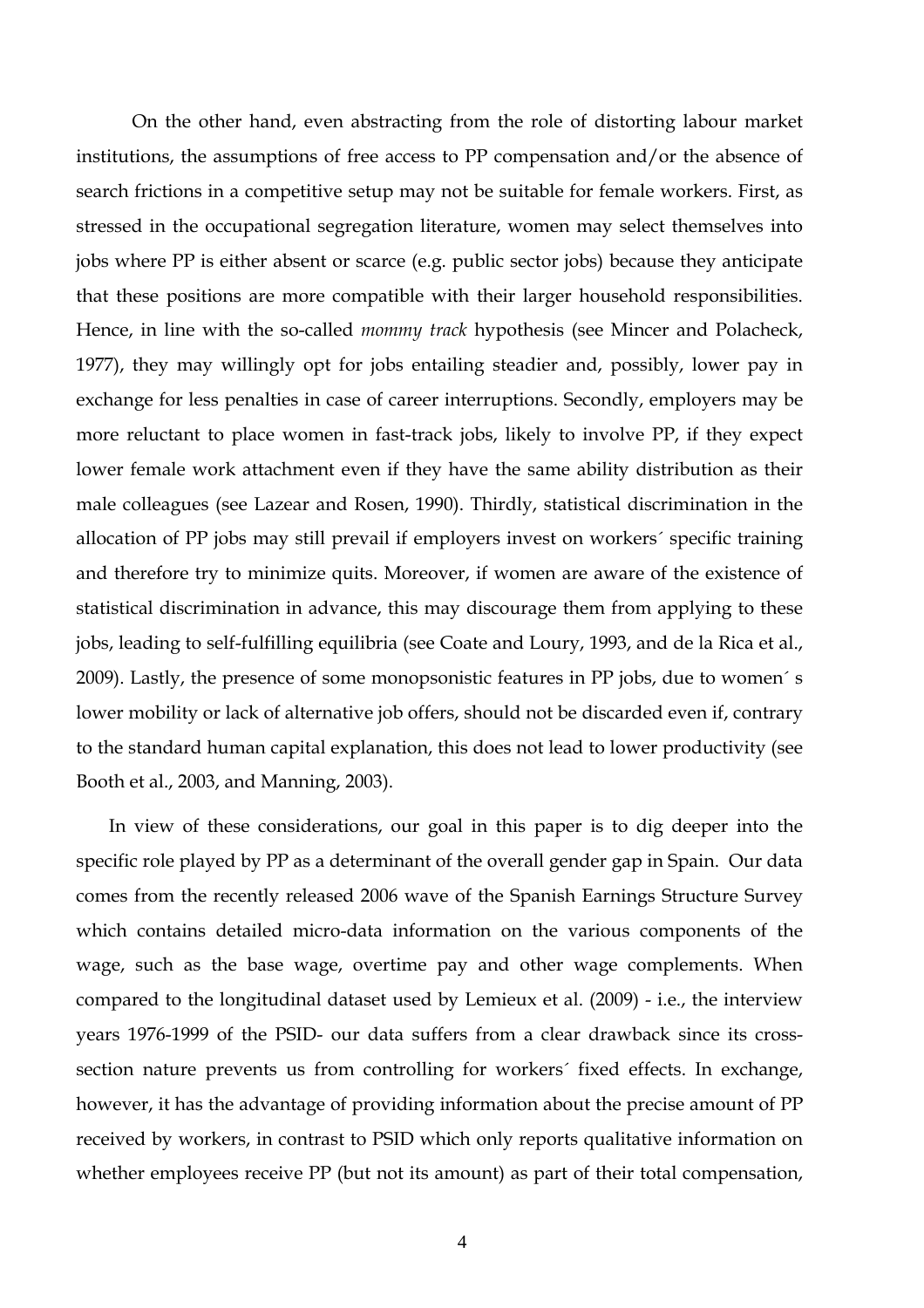at least once during their employment relationships. This implies that our data are less noisy than theirs and that we can focus specifically on the PP component rather than on jobs that pay PP, as Lemieux et al. (2009) do.

In the first half of the paper, we address the impact of PP on the observed gender gap in total pay, both at the mean and throughout the wage distribution, since PP is bound to have substantially different effects at different percentiles. In effect, if PP is more concentrated at the higher quantiles, where bonuses and commissions are believed to represent a more important fraction of compensation, they may have a larger impact on the gender gap and therefore help explain at least partly the so-called "glass ceiling" effect at the top of the wage distribution. The second part focuses exclusively on the PP wage component and explores whether there are potential selection issues in the fraction of employees receiving PP, and to what extent the pattern observed for raw gender gaps changes once observable individual controls and selectivity biases are accounted for. Additionally, we present evidence about adjusted gender PP gaps within-firms and within-occupations in order to disentangle the role played by different theories explaining the existence of sizeable adjusted gaps.

The rest of the paper is organized as follows. Section 2 describes the dataset and provides some basic descriptive statistics regarding the whole sample, the distribution and extent of PP, the differences between the characteristics of workers receiving and not receiving PP, and the contribution of the gender gap in PP to the overall gender gap in raw terms. In Section 3, we test whether the PP wage component is set in a more competitive way than the non-PP component. Section 4 deals with adjusted gaps in PP jobs. After addressing the issue of nonrandom selection among workers participating in PP jobs, we analyze which of the different explanations for gender gaps fits better with the evidence. Section 5 allows for different returns on observable characteristics by gender in order to identify which specific traits are differently rewarded in the market place. Finally, Section 6 concludes.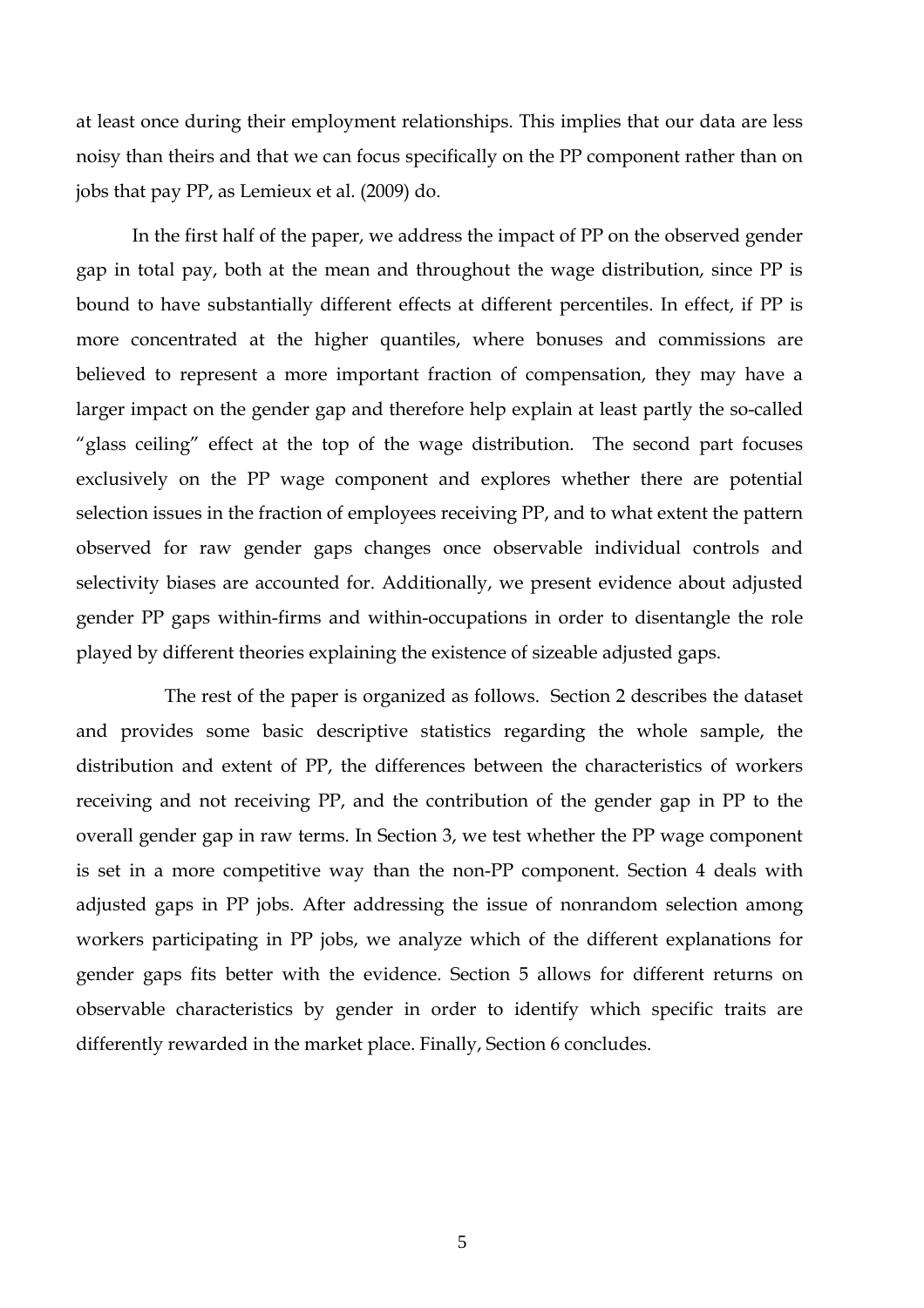#### **2. Data and descriptive statistics**

Our data source is the third wave of the Spanish Earnings Structure Survey (*Encuesta de Estructura Salarial* or ESS 06 in short).5 The ESS is the outcome of a European Project aiming at the design of harmonized earnings databases for several European countries. The survey is based on two-stage random samples of workers from establishments in the manufacturing, construction and service industries. First, establishments are randomly selected from the Social Security General Register of Payments records, which are stratified by region and establishment size. In a second stage, samples of workers from each of the selected establishments are also randomly drawn. Overall, sample sizes are much larger than in any other Spanish related surveys (see below for details). Besides wage compensation, EES collects individual information on workers' demographics (such as age and educational attainment) and job characteristics (including industry, occupation, contract type, type of collective bargaining, establishment' s export activity, establishment size, and region).

The main advantages of EES 06 relative to its earlier waves are that: (i) establishments with less than 10 employees are included in this survey whereas only employees in larger establishments were previously interviewed; (ii) it includes a module where employers provide detailed information on the breakdown of the total annual wage compensation paid to their workers into fixed and variable components. This module allows us to identify PP, since data on annual bonuses and commissions related to productivity are specifically reported for each employee. One important shortcoming, however, is that, since the latter information is directly provided by employers rather than by workers and the structure of EES does not enable us to construct a matched employer-employee dataset, information on either workers´ civil status, spouses´ characteristics or the number and age of children in the households is not available.

More concretely, besides reporting total monthly gross wages and working hours, EES 06 does provide information on both the ordinary (base wage and other complements due to shifts, tenure, job risks, etc.) and non-ordinary components of

 $\overline{a}$ 

<sup>5</sup> The previous waves correspond to 1995 and 2002.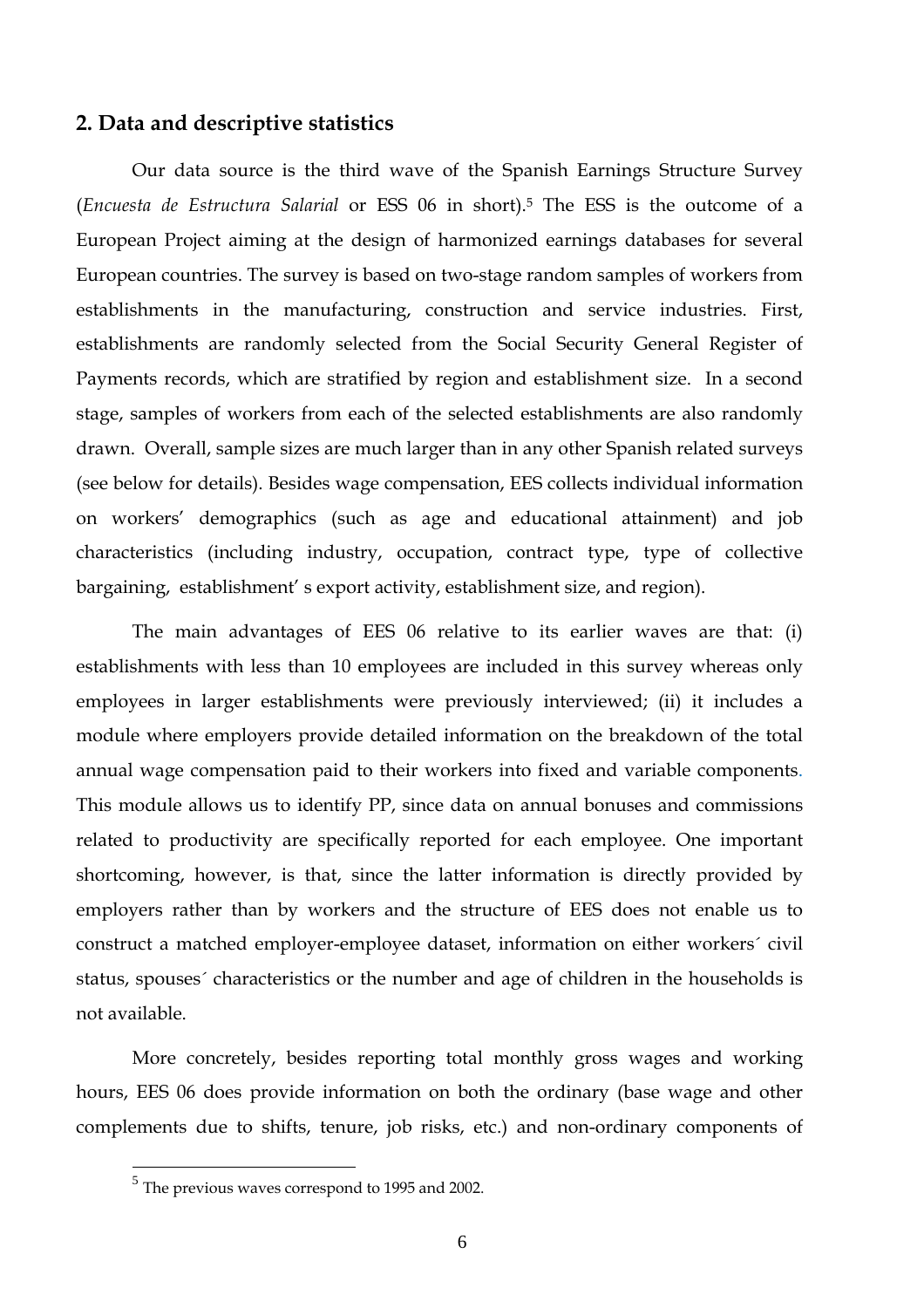annual gross earnings. Regarding the latter category, the ESS 06 distinguishes between two different types of payments:

- *Fixed Annual Non-ordinary Payments*. This payment "basically corresponds to extraordinary compensations at Christmas and summer vacations (in Spanish, known as *pagas por navidad y verano*) 6, the standard rates for overtime work and participation in firms´ normal profits". It is specifically stated that their amount is known in advance by the employee, typically established at the collective bargaining level, and that they do not depend on either workers´ or firms´ performance.
- *Variable Annual Non-ordinary Payments*. In contrast to the first category, these are "payments related to workers´ or firms´ performance whose amount is not established a priori since it depends on incentives, returns and extraordinary profits". It lumps together bonuses, compensations and piece rates.

Given this breakdown of total wage compensation, the PP component in the sequel will correspond to the *Variable Annual Non-ordinary Payments* whereas the non-PP components will be identified as the sum of the ordinary wage and the *Fixed Annual Non-ordinary Payments*.

#### **2.1. Description of the dataset**

Our sample consists of full-time workers aged 18-65 for whom the interview month (october) is an ordinary period regarding their labour status. Table 1 displays the weighted descriptive statistics for the male and female samples. They contain a total of 129,930 males (66.6%) and 65,223 females (33.4%) covering almost 18,000 establishments.

#### **[Table 1 about here]**

Inspection of workers´ demographic characteristics reveals the following stylized facts: (i) women´ s educational attainments are significantly larger than men´ s

 $6$  This implies that the fixed part of the total annual gross wage is distributed into 12 ordinary instalments and 2 extraordinary ones. This tradition dates back to the Francoist industrial relations during the dictatorship period.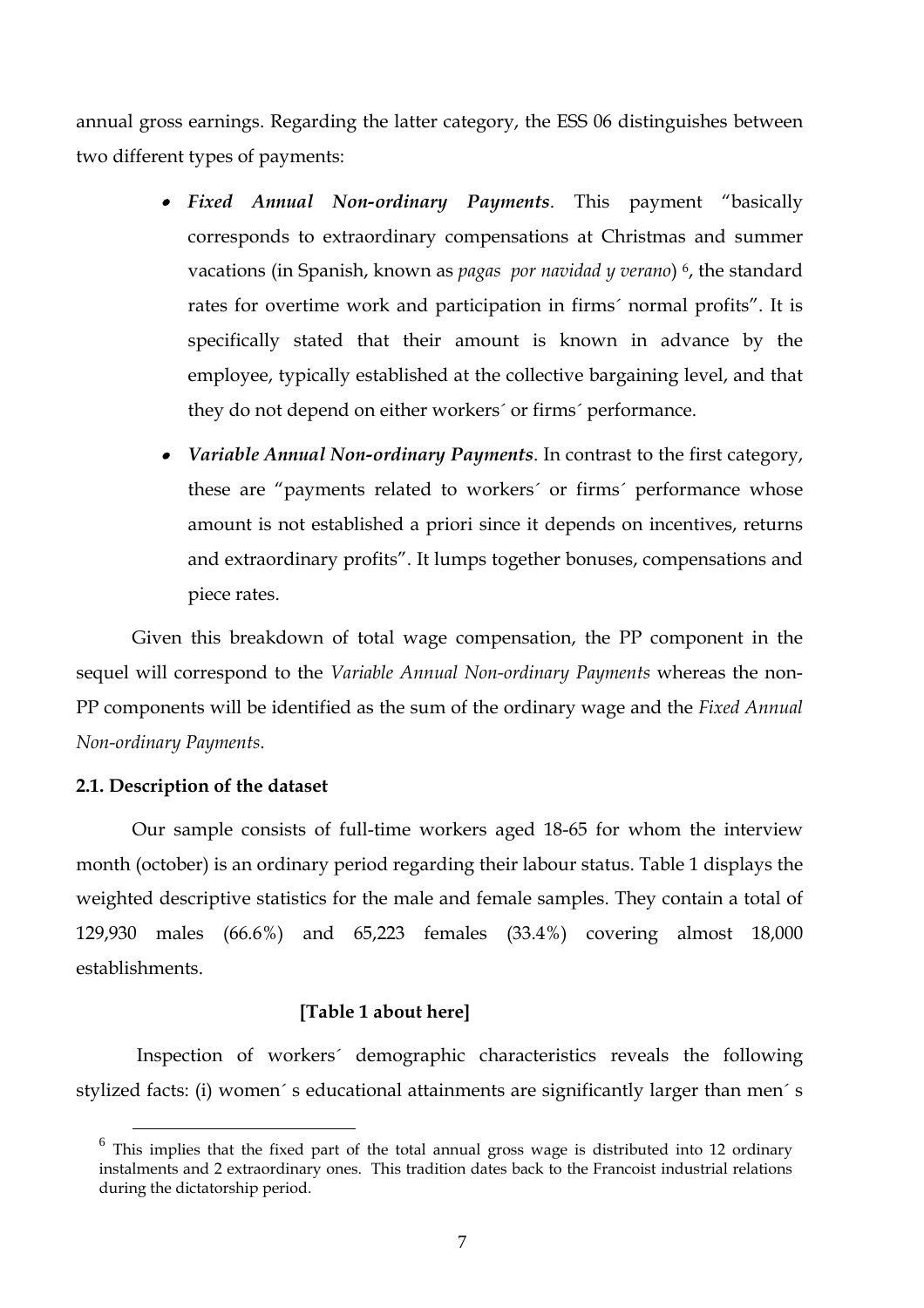– e.g., the percentage of female workers with a university degree (32%) almost doubles men's (18%) whereas the fraction of women with at most primary education is 10 pp. smaller (18% vs. 28%) than men´s , (ii) women are about two years younger than men (from interpolation of the mid-points of the different age brackets), (iii) female job tenure is about 1.5 years shorter than males´ tenure, and (iv) the raw gender gap is about 21 log points in favour of male workers. As regards firms´ characteristics, on average, women work in larger establishments (> 200 employees) than men (a 9 pp. higher share), and enjoy a lower coverage by bargaining agreements at the firm level (3 pp. less).

Regarding total gross hourly wages, the gender gap in favour of men is about 21 log points, using differences in mean logged wages, and 23.1%, using the ratio of the wage levels.<sup>7</sup> Interestingly, the incidence of PP (22.7 %) is almost identical across genders which, *prima facie*, is consistent with our previous conjecture that this kind of jobs are attractive to women because, in principle, they should be less subject to discriminatory practices. This statement, however, will need to be reconsidered later on, once we report further evidence on the distribution of women throughout the PP distribution.

#### **2.2. Characterization of performance pay**

Table 2a compares the sample characteristics of workers receiving PP and not receiving PP, distinguishing by gender, as well as of the firms where they work. The main finding is that workers receiving PP are more educated than the others (40% of women and 27% of men in the PP sample have a university degree against 29% and 15% in the non-PP sample). Likewise, they are older (about a 10 pp. larger share in the 31-50 age range), have longer tenure (about 2.5 years longer for women and 5 years for men), enjoy a higher rate of permanent contracts and work in larger establishments (typically less subject to centralized bargaining levels).

The Tenoting the total annual gross wage by GAW, total hourly wages are defined as  $w=$  GAW /ORH+OVH), where ORH represents annual ordinary working hours set at the collective bargaining agreement (*jornada anual pactada)* and OVH denotes the overtime working hours completed in the month of the interview (october). The latter are annualized using the seasonal pattern of aggregate extra hours in the Spanish economy as of 2006.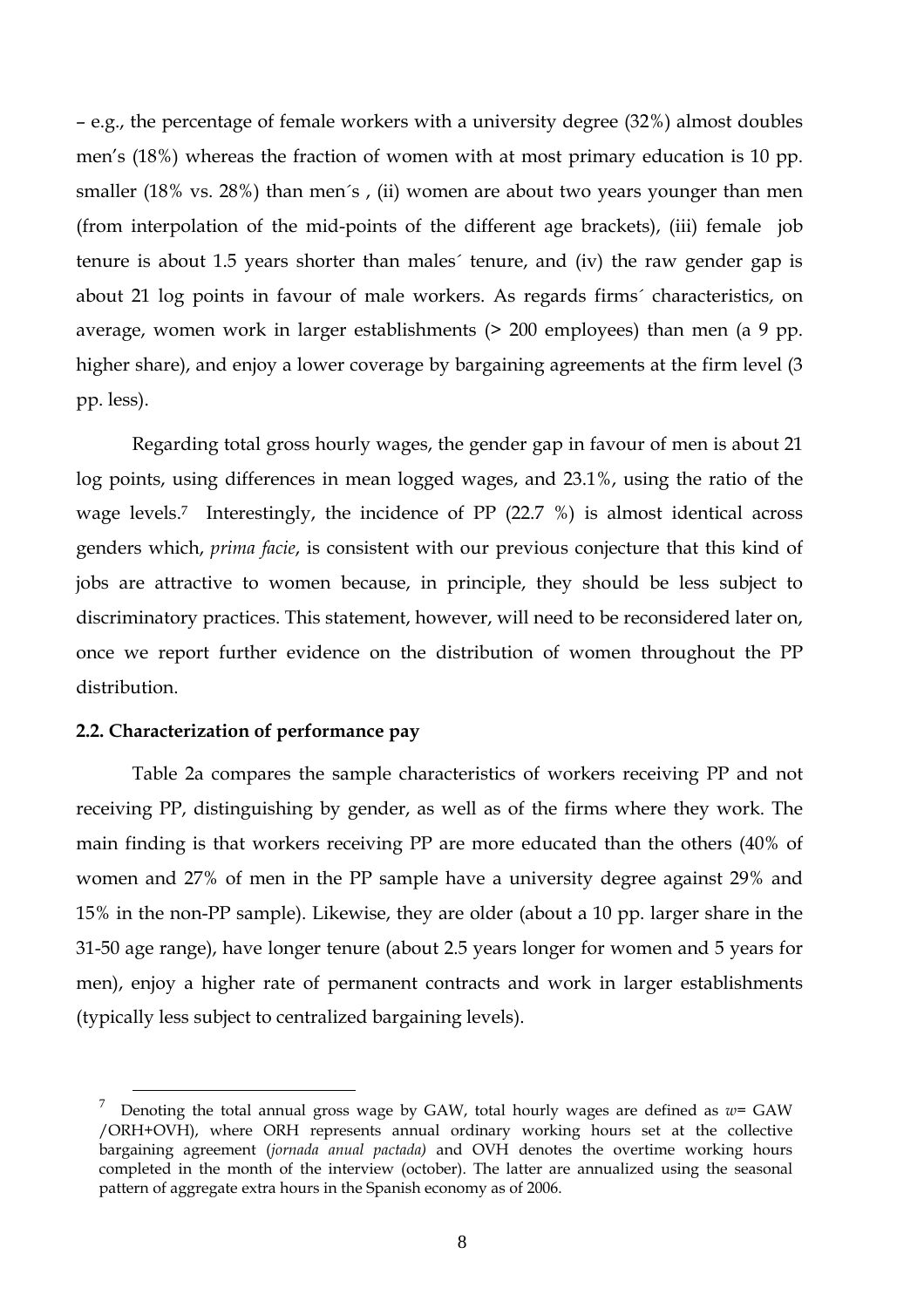Table 2b, in turn, presents the incidence of PP by industry and occupation. Regarding industries, Financial Intermediation (60%) and Education (9%) are the sectors where PP is most and least prevalent, respectively. As for occupations, the results confirm that PP incidence is much higher among the high-wage categories: 50% for Managers and 30% for Professionals and Technicians.

Finally, Table 2c reports the share of female workers receiving PP throughout the distribution of this component of the wage, which we can compare to the average share of women receiving PP in our sample, i.e., about 35% (=14798/ 44249). The sharp decline in this proportion as we move upward in the PP distribution - from 41% at the bottom to 16% at the top- is seemingly inconsistent with the above-mentioned conjecture about more skilled women being more likely to seek jobs entailing PP compensation, especially since, as reported above, they have higher educational attainments than men. By contrast, such evidence would be consistent with the implications of theories based on occupational segregation and/or lower mobility which predict a "glass "ceiling "pattern whereby well qualified females are less likely to get better paid positions than high qualified males.

#### **[Tables 2a, b and c about here]**

#### **2.3. The Contribution of Performance Pay to the Overall Gender Gap**

We next analyze how important is PP, the size of the gender gap in this wage component and, finally, its contribution to the overall gender gap. As explained in Appendix 1, the computation of the respective contributions of the gender gaps in the PP and non-PP components to the overall gender gap is greatly facilitated by using a measure of the gap expressed in percent (i.e., the ratio between average male and female wage minus unity) rather than in log points (differences in average logged wages), as is customary in the literature. The first four columns in Table 3a present the total hourly wage compensation in PP (expressed in  $\epsilon$ ) across genders and the corresponding shares of total wages accounted by the PP component. Further, for comparison, the hourly wages of non-PP workers appear in the last two columns. Table 3b reports similar evidence but this time referred to the two components of the wage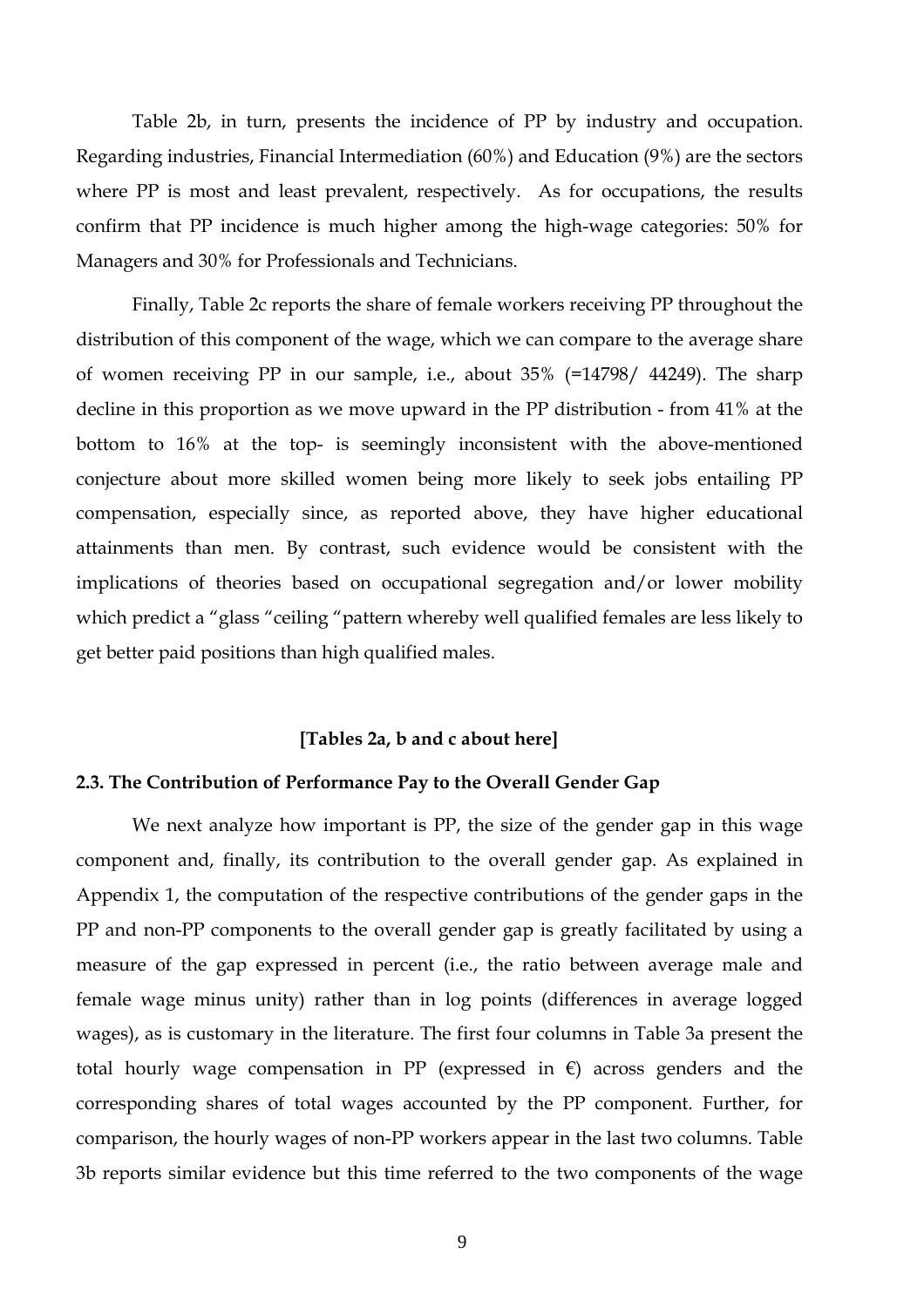compensation received by PP workers, i.e. its variable and non-variable components. Lastly, Figure 1 plots the three gender gaps in percentage terms (total hourly wage, *w*, PP/variable component, *v*, and other/fixed or predetermined components, *f*) both at the mean and throughout the wage distribution for the whole sample of workers in our sample.

As can be observed, workers with PP earn more on average than non-PP workers (about 64% and 50% higher wages for men and women, respectively) in line with the evidence offered in Table 2a about the higher skills and longer job tenure of the former. Using individual information on the PP component of the wage, we can compute its unadjusted/raw gender gap. This yields a strikingly large gap of 74% (around 46 log points using the conventional measure of the gap based on the geometric mean) in favour of men. This gap turns out to be much larger than the raw gap in total hourly wages found for the whole sample (24% or 20.6 log-points). However, the share of the PP component in the total wage is rather low: 7.2% for women and 9% for men on average. Nonetheless, as expected, the PP share increases over the wage distribution, reaching 22% (men) and 17% (women) at the 90<sup>th</sup> percentile (P90th). Taken together, the low average PP share and the low incidence of workers with PP in our sample (22.7%) imply a rather tiny contribution of the gap in PP to the overall gender gap for the whole sample of workers: 1.7 pp. out of 24.0 pp. (about 7%), despite exhibiting a mild increase at the upper part of the wage distribution where it reaches 3.8 pp. out of 33 pp. (11.5%) at P90th.

#### **[Tables 3a and b about here]**

#### **[Figure 1 about here]**

 The next step is to examine whether PP plays a more relevant role when we consider the sample of workers with PP exclusively. Using this restricted sample, Figure 2 displays the raw gaps, again both at the mean and throughout the distribution, in the total hourly wage (*w*), the non-PP/fixed component (*f*) together with the estimated contribution of the PP component to the overall gap as explained in Appendix 1.8 As expected, the contribution of PP to the aggregate hourly wage gap is now higher than in

 $\overline{a}$ 

The gap in the PP component  $(v)$  is the one displayed in Figure 1.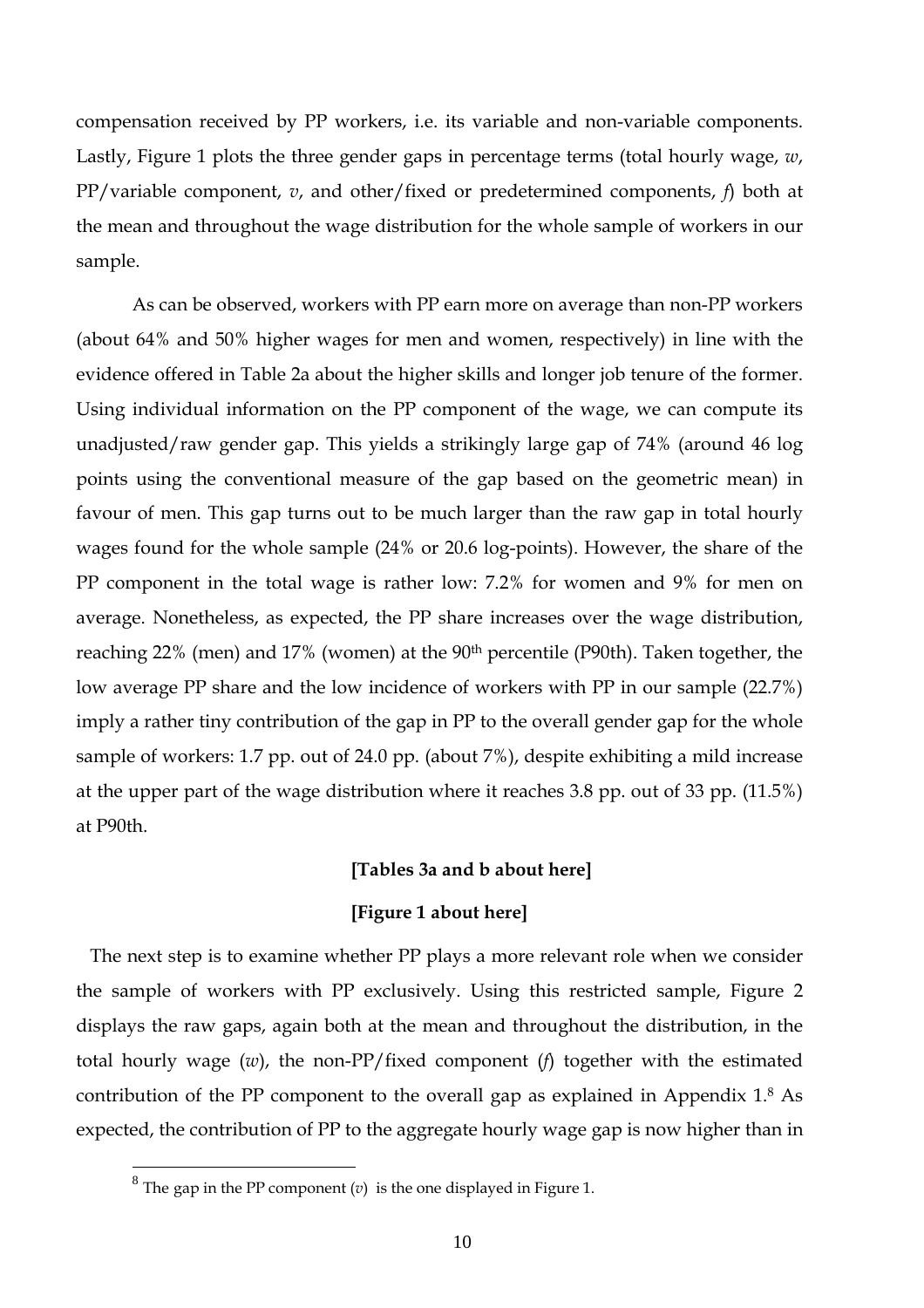the whole sample reaching , on average, 5.7 pp. out of 32 pp. (i.e., about 18%) and 11.7 pp. out of 46.5 pp. (25%) at the top of the distribution.

 In sum, two main conclusions stem from this preliminary evidence: (I) the gender gap in PP is much larger than in total hourly wage compensation, particularly at the top of the wage distribution where it can explain about one-fourth of the "glass ceiling" pattern observed at the higher percentiles, and (II) PP makes a dent at higher wages in line with the previous evidence that workers receiving this type of variable compensation have better observable characteristics.

In principle, several theories would be consistent with the above-mentioned results. First, as regards finding (I), it is likely that wages set in collective bargaining at the sectoral (provincial-, industry-wide) level and actual wages are similar for noncollege workers in less-skilled/blue-collar occupations, while bargained wages do not bind for college workers in high skill/ white collar occupations. There is evidence (see Dolado et al., 1997) pointing out that employers in Spain improve high-skill workers´ pay above compressed bargained wages through formal and informal agreements which are likely to involve variable PP arrangements. Therefore, insofar as unions compress the wage distribution and base wages respond more to occupational categories and tenure than to individual characteristics, like gender, it is likely that the raw non-PP gender gap would be quite smaller than the raw PP gap. This is confirmed by the fact that the standard deviation of the (logged) fixed component of total hourly wages (0.61 and 0.60 for men and women, respectively) is less than one-half the standard deviation of the (logged) PP component (1.41 and 1.34, respectively).

As for finding (II), it could be rationalized by either: (i) women with PP exerting less effort than men due to disutility of housework, (ii) women self-selecting away from jobs where PP represents a relevantshare of total compensation, or (iii) women receiving lower PP than men due to monopsonistic features elements in the PP segment of the labour market, possibly related to employers´ beliefs that women enjoy lower mobility than equally qualified men.

Appendix 2 (A andB) presents simple models which illustrates the main gender implications of jobs offering PP in competitive (A) and non-competitive (B) frameworks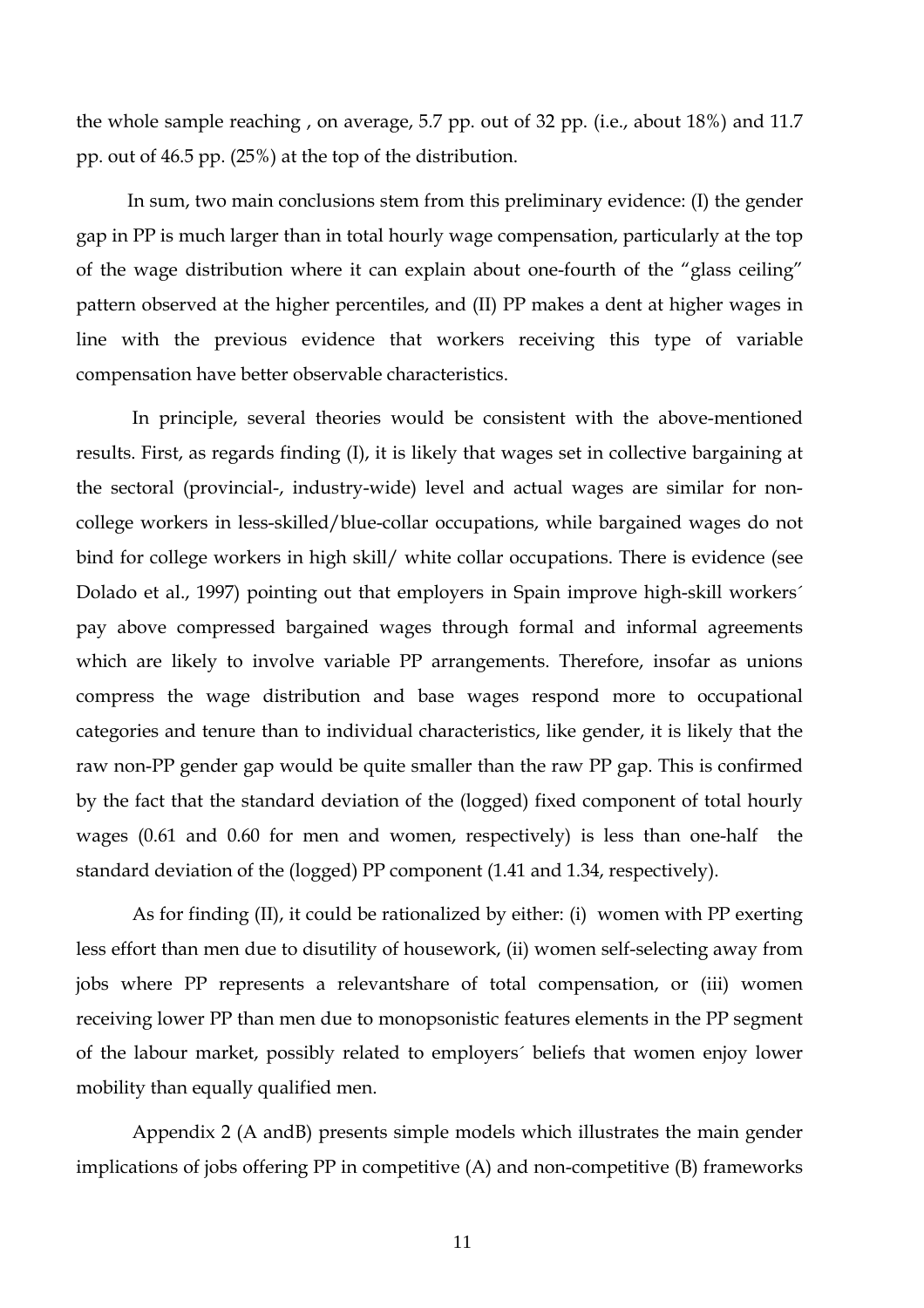to server as background for the discussion of the main predictions of the abovementioned theories discussed throghout the sequel.

 Disentangling which of the previous theories is more likely to operate in explaining the very large gender gap found for PP requires several steps. First, Lemieux et al.´s (2009) hypothesis that PP tends to be closer to MRP than non-PP compensation ought to be tested in our sample. Next, we also need to examine whether the pattern of the PP raw gap discussed above remains similar once it is adjusted for differences in individual and job characteristics across genders. In other words, it is only under the competitive labor market paradigm and under similar observable characteristics that the documented PP gap can be described as being "strikingly large". The next two sections are devoted to address these issues.

#### **[Figure 2 about here]**

#### **3. Is PP determined in a competitive fashion?**

Following the above-mentioned motivation, we devote this section to analyze whether PP is "more attached to the worker" whereas non-PP compensation is more "attached to the job". Once more, the basic insight is that, if PP depends essentially on individuals´ endowed and acquired characteristics, MRP would be more transferable across firms and occupations, and hence human capital variables – basically age, education and, to a lesser extent, tenure <sup>9</sup>-should have higher market returns than for workers not receiving PP. Conversely, returns to job characteristics- such as firm size, sector, and tenure on the firm should receive a higher market reward for the latter.

To analyze this issue, Table 4 reports standard *mincerian* (logged) hourly wage regressions estimated by OLS where the returns (estimated coefficients) to job and human capital variables are displayed separately in the first two columns for workers with and without PP, respectively. The third column, in turn, shows the results from a pooled regression where interactions of human capital and job characteristics with an indicator of receiving PP are added to test for statistically significant differences

 $9<sup>9</sup>$  The lower (in absolute terms) coefficient on the interaction of tenure and the PP indicator may reflect high union power in collective bargaining determining the non-PP components of the wage, where tenure is a key element in wage increases.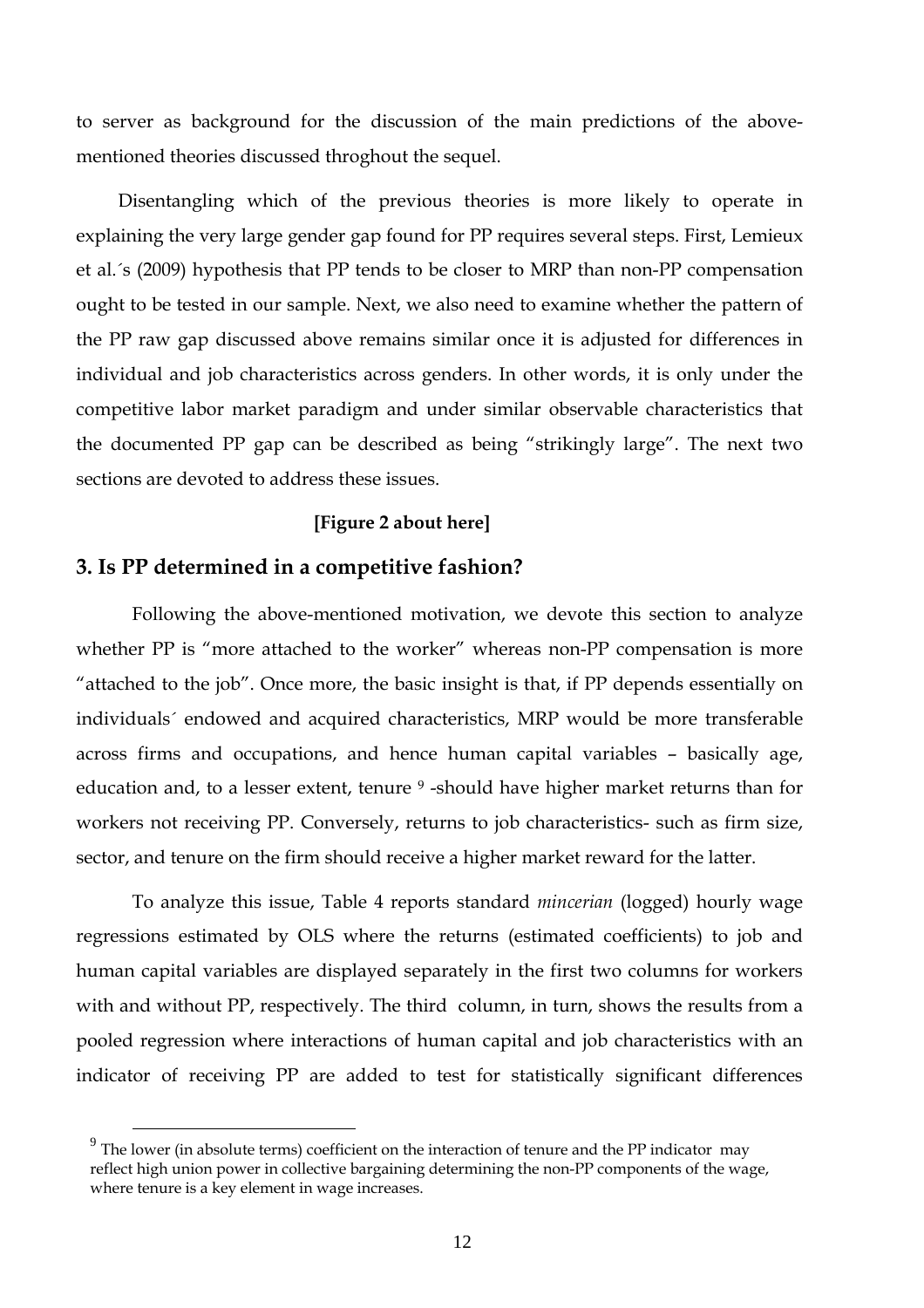between returns in the two samples. Thus, denoting the hourly wage of worker *i* in firm *j* as  $W_{ij}$ , individual and job characteristics as  $X_i$  and  $X_j$ , respectively, and an indicator  $(1/0)$  for receiving PP as  $D<sub>i</sub>$ , the estimated model is:

$$
\ln W_{ij} = \beta_0 + \beta_1 D_i + X_i \beta_2 + X_j \beta_3 + D_i X_i \phi_1 + D_i X_j \phi_2 + \varepsilon_{ij}
$$

where we expect  $\phi_1 > 0$  and  $\phi_2 < 0$ .

 In line with the results by Lemieux et al. (2009), we find that the returns to characteristics attached to the worker are larger for workers with PP than for non-PP workers. For example, the returns to university and secondary education are 41% (0.304 vs. 0.215) and 60% (0.09 vs. 0.06) larger, respectively, than for non-PP workers. Likewise, the returns to age, as a proxy for potential experience, and to a lesser extent tenure follow the same pattern. By contrast, the returns to firm size and other characteristics of the job are significantly smaller for workers with PP, as it is also the case for estimated coefficients on industry and occupational dummies, not reported in this table for brevity. This evidence suports the view that PP responds more to worker 's productivity than the rest. Yet, the fact thatestimated returns on firm´s characteristics are, in gereneral, statistically significant points out that workers tend to be categorized by firms into jobs, albeit less so in the sample of workers receiving PP.

#### **[Table 4 about here]**

#### **4. Adjusted gender gaps in the performance pay component**

Once the pattern of the raw gender gap in PP has been described, we next proceed to compute their adjusted counterparts, accounting for differences in observed individual and job characteristics. However, the fact that slightly less than one-fourth of workers in the whole sample receive PP and that they present different personal and job characteristics than non-PP workers, make us consider that non random selection of workers into the sample of those with PP may be a relevant issue to address. This is particularly important if the selection process into PP is not exactly the same for males and females In such a case, ignoring gender differences in selection could lead to biased estimates of the adjusted gap for the PP component.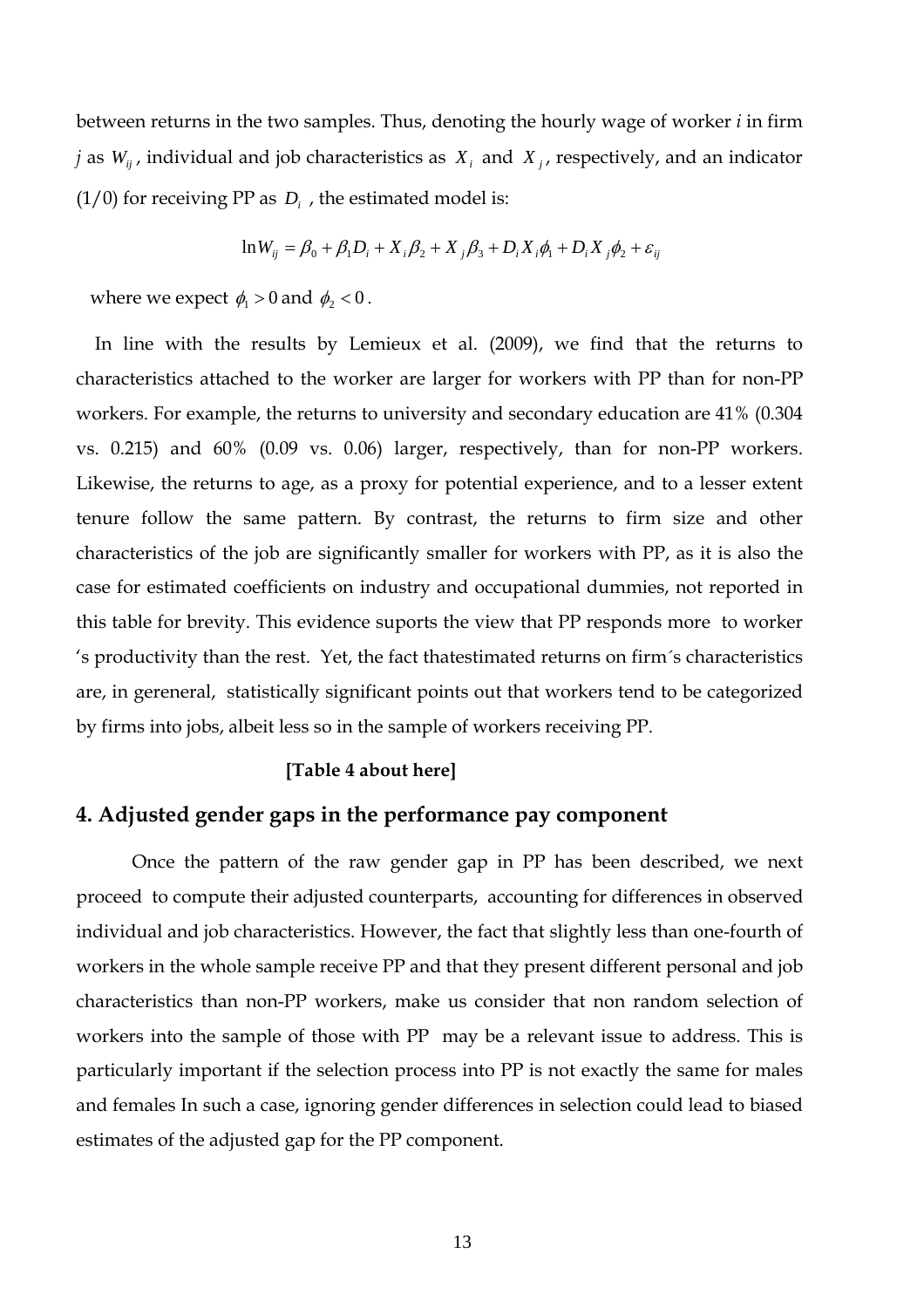#### **4.1. Selectivity issues**

 Table 5 presents the results of estimating a probit model to explain participation in PP jobs (PP=1, non-PP=0). This model will be later used to compute the inverse Mill ratio in a conventional two-stage Heckman approach to control for selection in the estimation of log hourly wage regressions explaining the PP component. Given the lack of information regarding civil status or number and age of children in our sample, we use the availability of wage bargaining at the firm level (*Firm Agreement*) as the identifying variable in the participation equation. The insight for this choice is that workers subject to this type of decentralized wage-setting agreement are more likely to receive PP compensation than those whose wages are set at a more centralized bargaining level (sectoral/provincial or nationwide) where unions play a larger role. Further, the fact that the estimated coefficient on this variable is not statistically significant when included in the PP wage regression make us rely upon the validity of this exclusion restriction.

 The first column of Table 5 presents the estimates of the coefficients in the probit using the standard explanatory variables, where a *Female* indicator (1/0) captures gender differences in the probability of receiving PP compensation. As can be observed, women have a lower probability of receiving PP than equally able men working in the same occupations. The remaining estimates are in line with the evidence presented in Table 2: higher educational attainment, longer tenure and being in the 31-50 age intervals also raise this probability.

 Thus, in principle, this evidence goes against the earlier conjecture that, under the competitive labour market paradigm, equally productive men and women should not exhibit significant differences regarding paticipation in jobs offering PP compensation and that, if females anticipate non-competitive features in jobs that do not entail PP, they are likely to be more prevalent in those paying PP. To examine whether these differences in participation can be related to women´s larger disutility in market work due to larger involvement in housework, as in Becker´s hypothesis, or rather to occupational segregation and/or lower mobility, as in the " mommy track" and "monopsonistic" hypotheses, the second column in Table 5 reports the estimates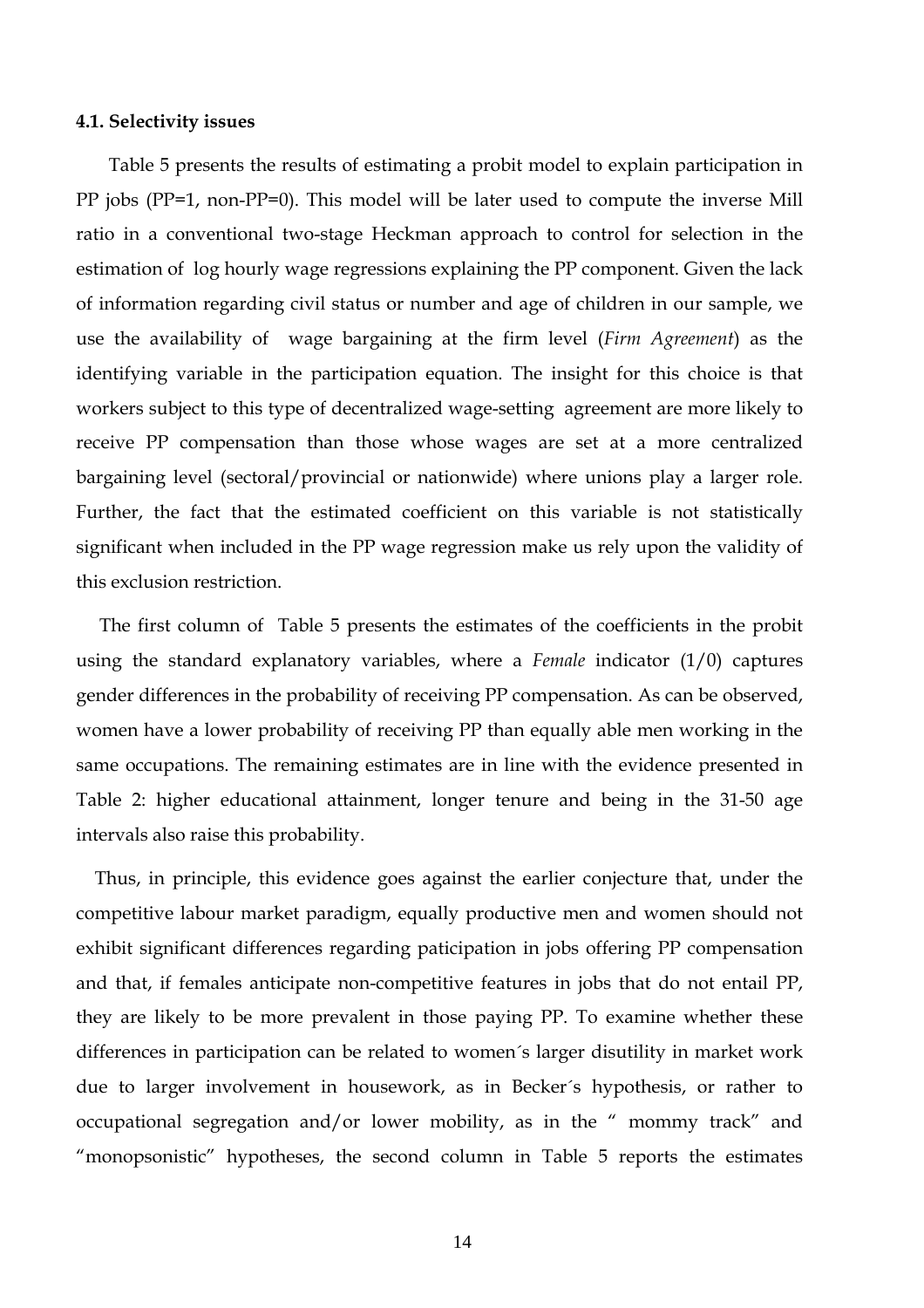obtained from a regression where interaction terms between the different age brackets and the *Female* dummy are added to the model. Under the first hypothesis, the main differences againt women shoud appear for those age groups more prone to bear household responsibilities since it is actual involvement in housework that hampers performance in market work. Lacking information on civil status and household composition, we choose to identify women aged 31-50 as those more prone to be heavily involved in child bearing, looking after elderly relatives, etc. Thus, conditioning on the remaining observable controls, one should expect lower probability of participation for women in this age group. This would correspond to a negative coefficient on the corresponding interaction terms between PP and the 31-39 and 40-49 age-bracket indicators. By contrast, under the second hypothesis, the effect should be mainly captured by the female intercept since all women, irrespectively of their age, antipate career interruptions due to the above-mentioned reasons.

 The basic finding is that the coefficients on these interaction terms are negative and highly significant, pointing out that, conditioning on all the remaining covariates, women in two above-mentioned age brackets have a lower probability of receiving PP than younger and older women, respectively. For example, the net coefficient of a woman aged 30-39 is -0.134 (=-0.103+0.016-0.047) whereas, for women below 30 or in the 50-59 interval, the corresponding net coefficients would be -0.103 and -0.041 (=- 0.103-0.01+0.072), respectively. A chi-squared test rejects the null of equal coefficients across the previous age brackets with a p-value of 0.023. Thus, this evidence points out the "mommy track"/"monopsonistic" hypotheses are likely to play a joint role in explaning gender differences in receiving PP.

#### **[Table 5 about here]**

#### **4.2. Disentangling occupational segregation from monopsonistic features**

#### *4.2.1 Within- firms and within- occupations regressions*

The next step is to analyze which of the two theories embedded in the second joint hypothesis is more likely to explain the PP gender gap: is it "occupational segregation" or " monopsonistic features" ?. To try to discriminate between these two somewhat alternative explanations, we carry out the following exercise. Using the specification of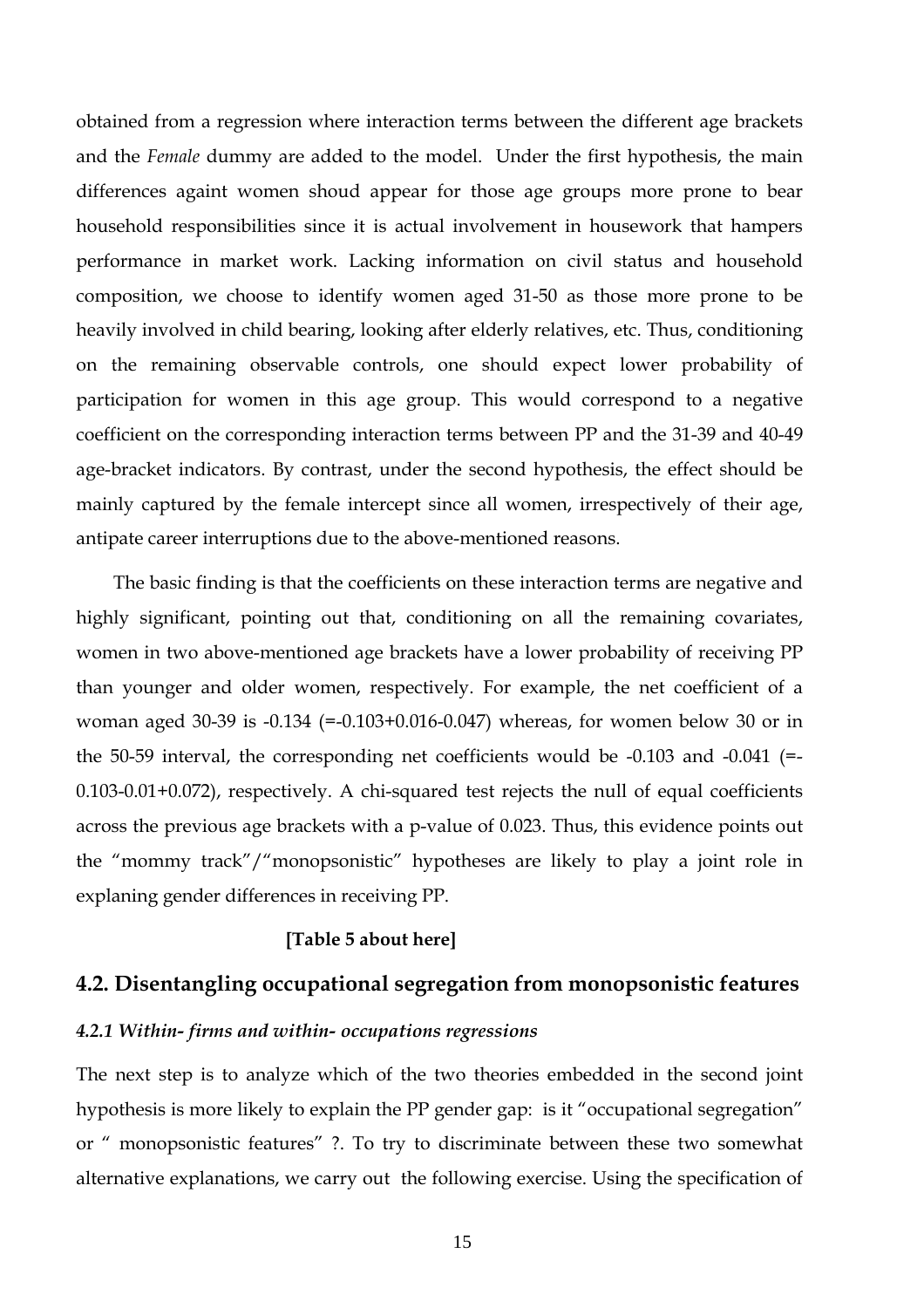a *mincerian* log wage equation for the restricted sample of PP workers with a *Female* intercept and equal returns to individual and job characteristics across genders, we compare the estimated coefficient on the *Female* indicator in a regression (augmented by the inverse Mills ratio obtained from the participation equation reported in the second column of Table 5) under four different specifications: (i) a pooled regression (*P*), (ii) within- occupations (*WO*),<sup>10</sup> (iii) within-firms (*WF*), and (iv) within-firms & occupations (*WFO*).

 The insight for such comparison can be briefly described as follows. Let us denote the coefficient on the *Female* dummy in the four specifications above as  $\beta_P$ ,  $\beta_{WO}$ ,  $\beta_{WF}$  and  $β<sub>WFO</sub>$  respectively. Then, under the "occupational segregation "hypothesis we should expect  $\beta_{\text{wo}}$  to be significantly smaller than  $\beta_{p}$  (since we are comparing men and women in the same occupation and firm) whereas  $\beta_{WF}$  should be similar to  $\beta_{P}$ . Conversely, under the "monopsonistic" hypothesis, the estimate of  $\beta_{WF}$  should be quite smaller than the estimate of  $\beta_{p}$  (since now the comparison is between men and women working in the same firm), while  $\beta_{wo}$  and  $\beta_{p}$  would be similar. Finally, if both theories play a role, then  $\beta_{wF0}$  should be below both  $\beta_{w0}$  and  $\beta_{wF}$  which, in turn, should be smaller than  $\beta_{P}$ .

 Table 6 reports the estimates obtained under the alternative specifications where the OLS results (without selection correction) are also included in the first column for comparison. The following findings stand out. First, the adjusted average gender gap in the OLS pooled specification is about 41 log points against a raw gap of 46 log points. Second, once we control for selection bias in such specification, the gap increases slightly to 45 log points. The fact that this gap is larger than the OLS gap is explained by the highly significant positive sign on the coefficient of Heckman´s lambda which reflects strongly positive selection of workers receiving PP. Since women have higher educational attainment than men in our sample, despite having lower tenure, this leads to a larger gap when selection is taken into account. Third, again controlling for selection biases, the estimate of the gap in the within-firm specification (34 log points) is

 $\overline{a}$ 

 $^{10}$  We use the most disaggregated occupational classification available for our dataset, namely, 18 occupational categories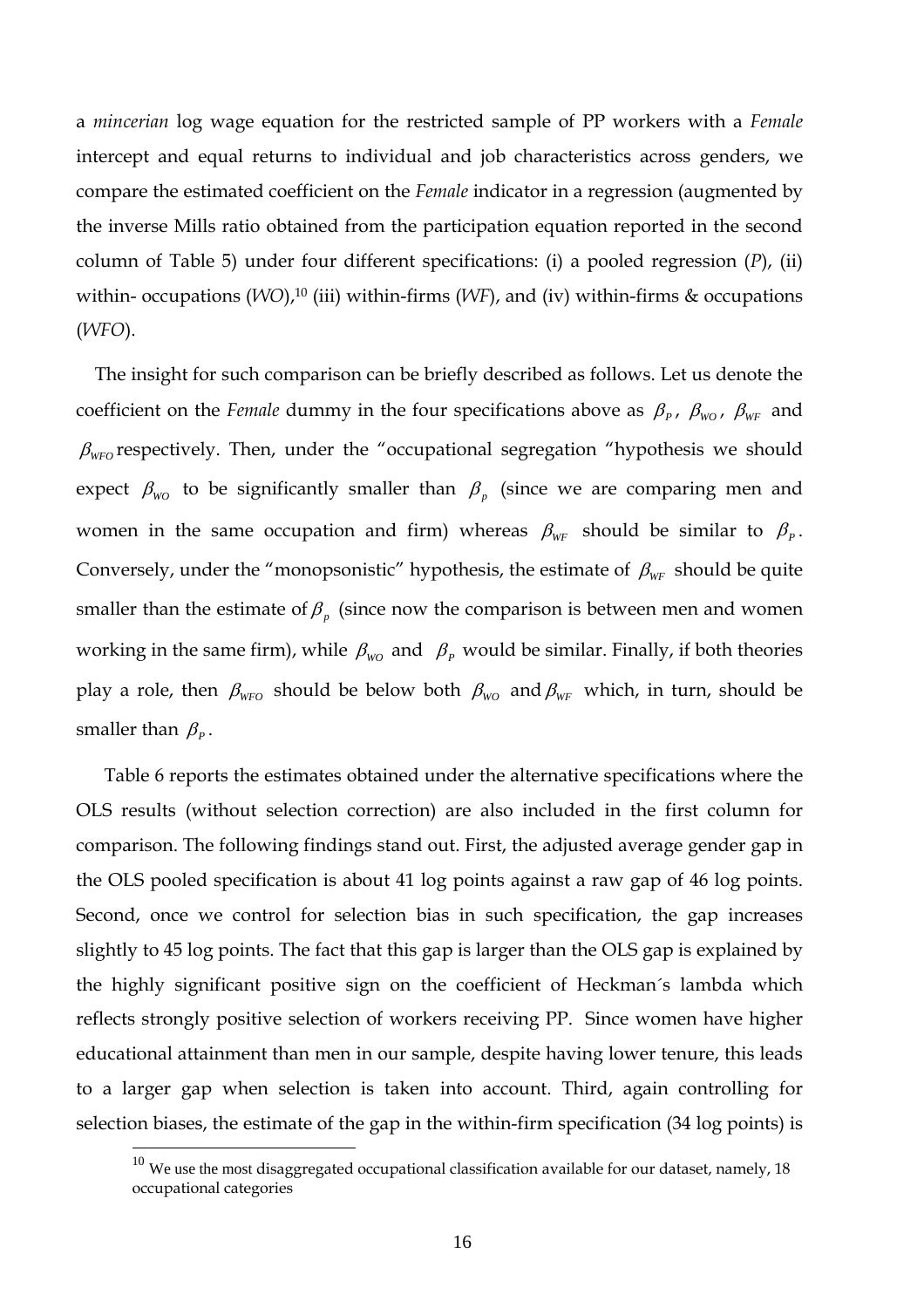quite smaller than the corresponding estimate in the within-occupation specification (43 log-points) which, in turn, is quite close to the gap estimated in the pooled specification (41 log points). Finally, the gap in the joint within-firm and occupation (29 log-points) is slightly lower than the gap in the within-firm and within-occupation model. Overall, we interpret this evidence as seemingly yielding higher support to the "monopsonistic" hypothesis at the joint occupational-firm level than to the conventional "occupational segregation" hypothesis in explaining the large PP gender gap.

#### **[Table 6 about here]**

 Nonetheless, the previous conclusion could be premature if it were to be the case that women exert less effort than men in the same occupation and firm because of their larger involvement in housework. In such a case, differences in effort could also be behind the gap in PP. Lacking a precise measure of productivity, it is difficult to test this hypothesis. However, despite the absence of controls on household composition, the fact that our sample consist of full-time workers and that we control for age, education and tenure – all related to productivity- as well as that the overtime hours are similar for men and women, make us believe that gender differences in effort do not play an important role in explaining the gap in PP. One possible test of differences in effort can be implemented by checking whether the proportion that PP represents over the total hourly wage is lower for women than for men, once we control for differences in characteristics and sample selection. The insight for such a test is simply that higher effort should give rise to a larger proportion of PP. As mentioned above, on average, these proportions are 9% for men and 7.2% for women. Though not reported for brevity, we have estimated a similar *mincerian* regression to that shown in column (5) of Table 6, where the dependent variable is the *logit* transformation of the abovementioned proportion.11 We obtain that the *Female* indicator explains less than one half  $(0.85 \text{ pp.})$  of the 1.8 p.p. gap  $(=9.0-7.2)$  gap in the proportions. Therefore, we conclude

 $\overline{a}$ 

<sup>&</sup>lt;sup>11</sup> The *logit* transformation,  $\ln(R/1-R) \in (-\infty, +\infty)$ , achieves consistency with the support of the distribution of the error tem in the regression, where  $R \in (0, 1)$  is the proportion of PP in the total hourly wage. Denoting by *b* the estimated coefficient in the regression, then the effect of the *Female* dummy, *D*, on *R* becomes  $\partial R / \partial D = bR(1 - R)$ .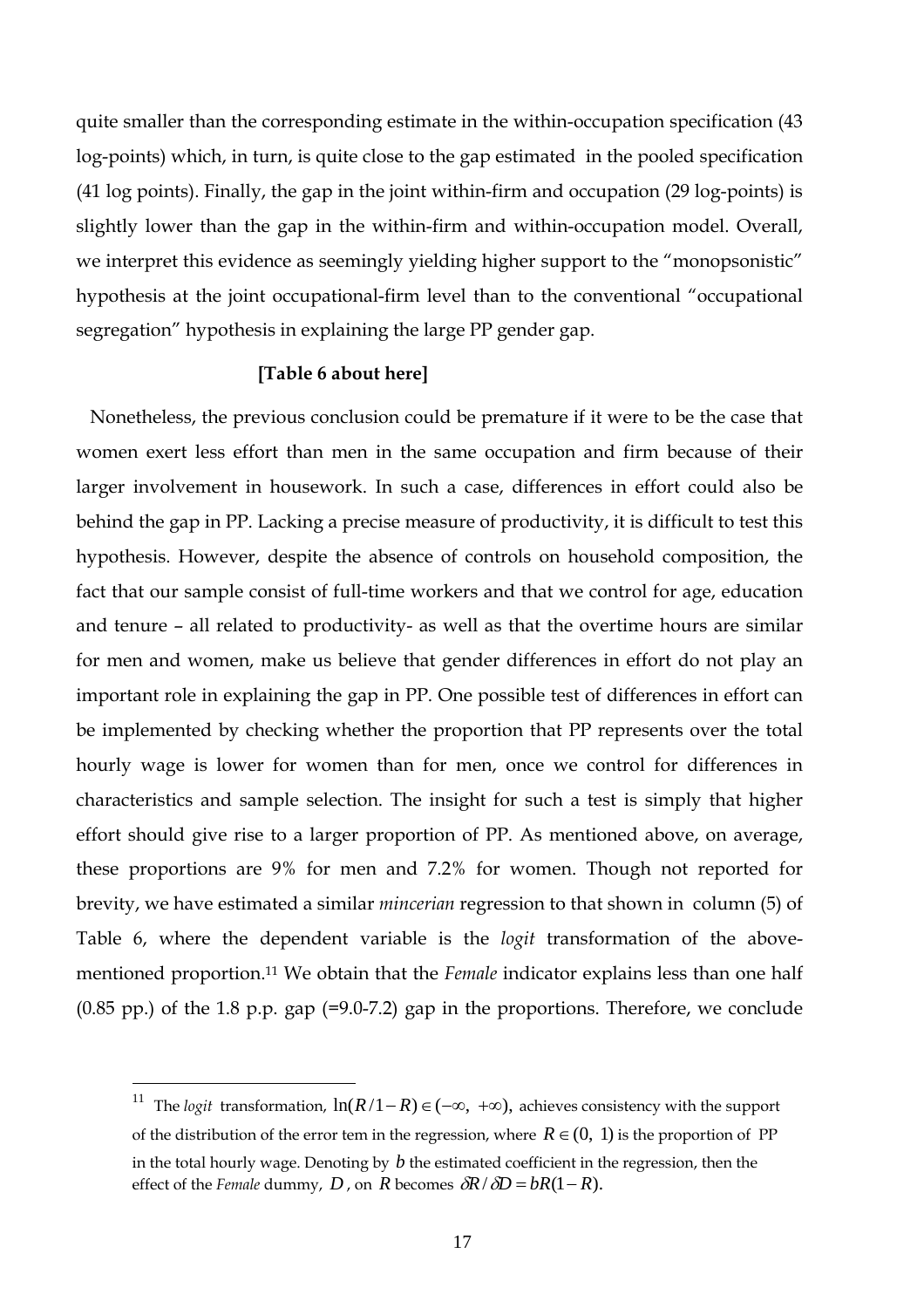that such a difference is too small to be considered as a very relevant factor in explaining the gender gap in PP.

#### *4.2.2 Quantile regressions*

 Further evidence on this issue can be obtained from comparing the relative pattern of the gender gap throughout the distribution on the PP component. Indeed the available theories on female segregation in slow-track jobs (*aka* non-PP jobs in our setup), like Lazear and Rosen ´s (1993), predict that gender gaps arise because women face lower probability of being assigned to jobs entailing PP jobs even if they are as skilled as men, not because they are subject to within-job discrimination. However, given that the ability standard for allocation to jobs where PP is paid is higher for women, it should be expected that the relatively few women who are at the top of the PP distribution should receive higher PP compensation than their male counterparts (see Appendix 2). In other words, conditioning on observable characteristics, the gender gap should be negative at the top percentiles of the PP distribution. By contrast, theories related to lower female mobility, like Booth et al. ´s (2003) "sticky floors" hypothesis, predict that women at all percentiles will be paid less than men since there is a higher rent to be earned by firms due to women having lower outside opportunities because employers perceive that they are less mobile than men.

 To test which of the two previous implications is supported by the data, we use quantile regressions (QR) accounting for selectivity corrections under the within-firm & occupation specification. Following Buchinsky´s (1998) approach, the selectivity correction for workers receiving PP is based on a two-stage approach. First, a two-term series expansion of the inverse of the Mills ratio in Table 5 is used to obtain an estimate of a latent index that approximates the unknown quantile functions of the truncated bivariate distribution for the error terms in the wage and participation equations. Then, the covariance matrix for the two-stage QR and the selectivity corrected estimates is obtained by bootstrapping the design matrix with 100 replications.

 Table 7 reports the QR estimates of the coefficient on the *Female* indicator for a few relevant percentiles of the PP distribution. A clear "glass ceiling" pattern emerges with the gap evolving from 20 log-points at the bottom deciles to 43 log points at the top of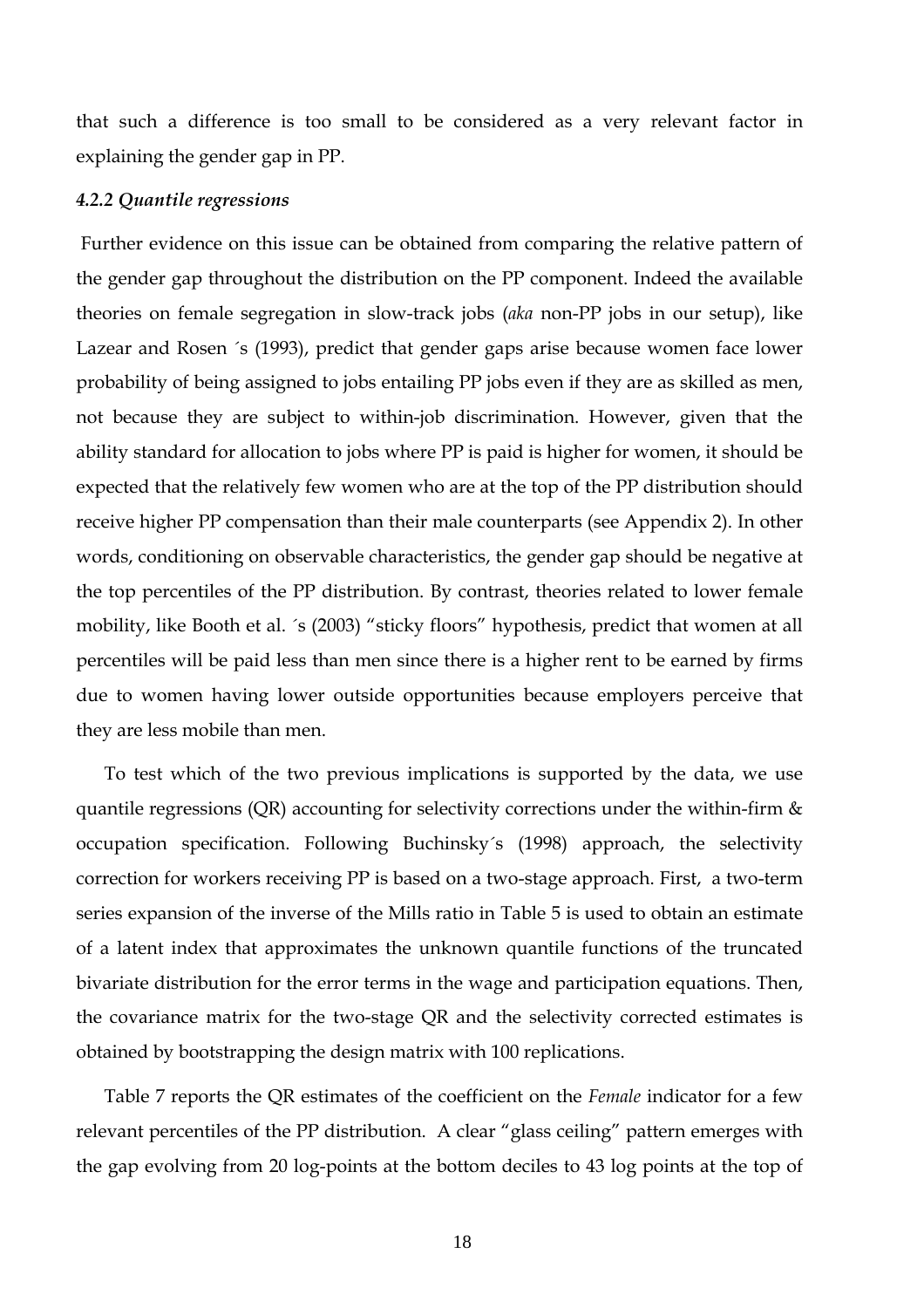the distribution. In line with our previous discussion, we interpret this evidence as yielding higher support to the existence of monopsonistic features in the determination of PP than to female occupational segregation.

#### **[Table 7 about here]**

#### **5. Decomposing the Gender Gap in PP**

 So far, the estimated models have assumed the same market returns (coefficients) to male and female characteristics, except the intercept. Since this assumption is rejected by the data (p-value= 0.023), we next report results allowing for different remuneration to observed characteristics for workers receiving PP.

 Table 8 summarises the results of the slightly modified version of the Oaxaca-Blinder gender gap decomposition proposed by Gardeazabal and Ugidos (2004) when, as in our case, there are indicator variables in the hourly wage regressions which can take more than two categories (e.g., education and age). The reported results correspond to the *WFO* specification. In general, we find that the contribution of differences in returns to explain the PP gap (46 log-points) is much larger (88%) than the contribution of differences in characteristics (12%). Among the former, the largest components are the differences in constant terms (26 log points) and in the returns to age. Though we only report the aggregate contribution for all age categories, it is worth noticing that the two specific categories where differences in returns are larger are the 30-39 and 40-49 age groups which jointly account for 5.67 log-points out of the 8.46 log- points contributed by age. This result somewhat points out that typical ages where individuals incur in child bearing or other household tasks involves a "marriage premium " for males and a "child/elderly parent penalty" for women, in line with many studies of the gender gap in Spain (see, e.g., de la Rica et al. , 2008). Interestingly, albeit not large, the differences in returns to tenure favour women, in agreement with our previous result that firms may find it optimal to offer steeper wage-tenure profiles to women than to men in order to retain them (see Appendix 2). Finally, the fact that the female intercept accounts for 26 log points of the overall gender gap when in the pooled WFO regression it accounted for 29 log-points may just reflect that the lack of variables in our dataset capturing civil status and household composition may still biasing upwards the size of this coefficient.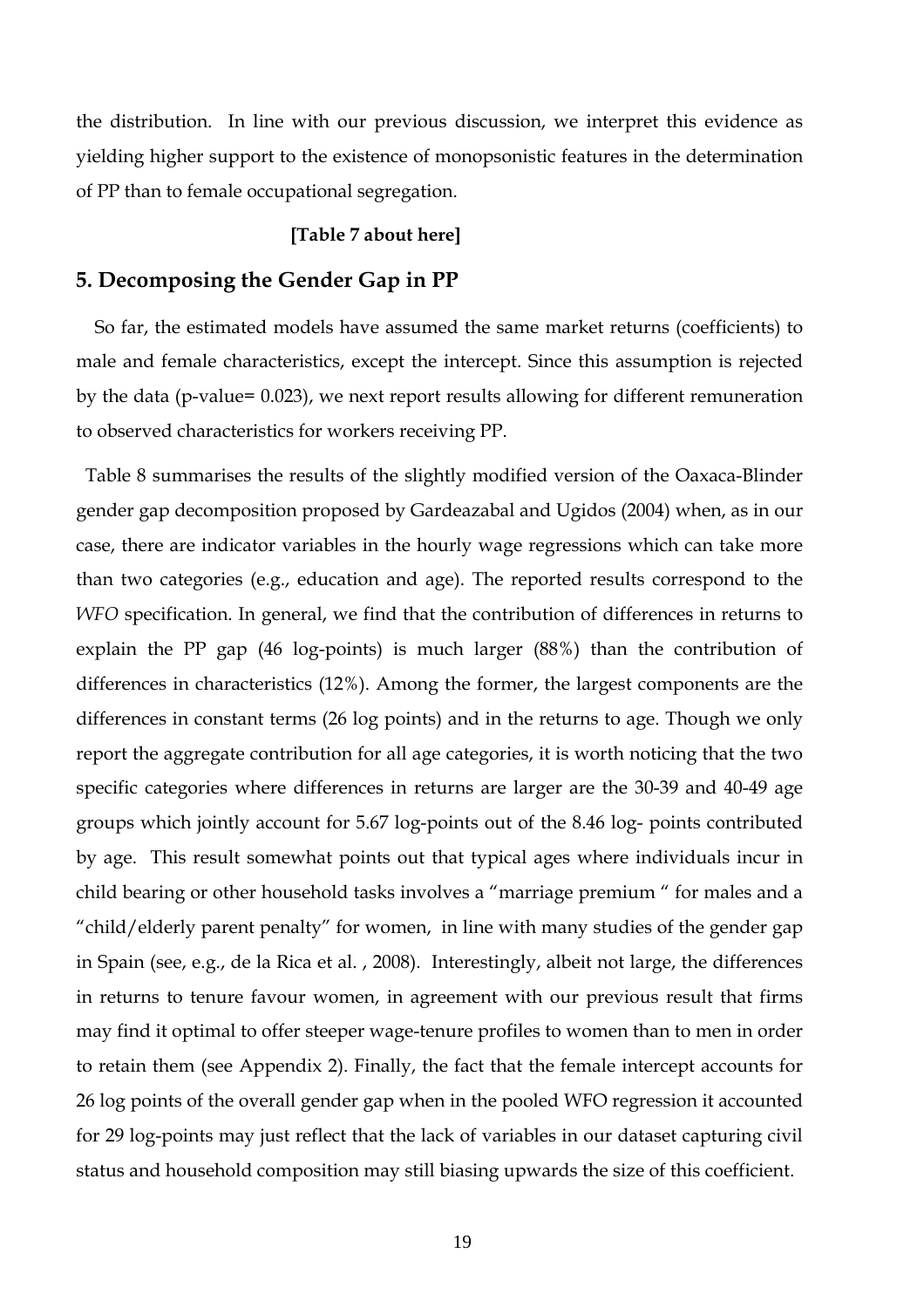All in all, the result in this section do not change our previous conjecture that the gender gap in PP and the corresponding "glass ceiling" may be well due to monopsonistic features in PP jobs, whereby female lower mobility leads to a rate of exploitation by firms even when women acquire higher education than men to signal their commitment to job stability.

## **6. Concluding remarks**

In this paper we have used a large cross-section dataset for Spanish workers in 2006 to examine whether the gender performance-pay (PP) gap differs from the gender gaps in other components of wage compensation. We have found evidence that PP responds more to workers´ performance and that women receiving PP have several observable characteristics which are better than men ´s (e.g., educational attainment). Yet, our main result is that the gender gap in PP is much higher, both in raw terms and adjusted for observable characteristics, than the gap in non-PP compensation, and that there are clear signs of a "glass ceiling" effect (higher gaps and lower female participation of women in the upper parts of the PP distribution). Our explanation for these findings relies mostly on the existence of monopsonistic features in the PP segment of the labour market, possibly related to women´s lower mobility due to their attachment to household tasks, and to a lesser extent on theories explaining women ´s segregation in different occupations than men. Nonetheless, this interpretation has to be taken with a caution since our dataset lacks information on workers´ civil status and household composition which can only be (rather imperfectly) proxied by workers´ age groups.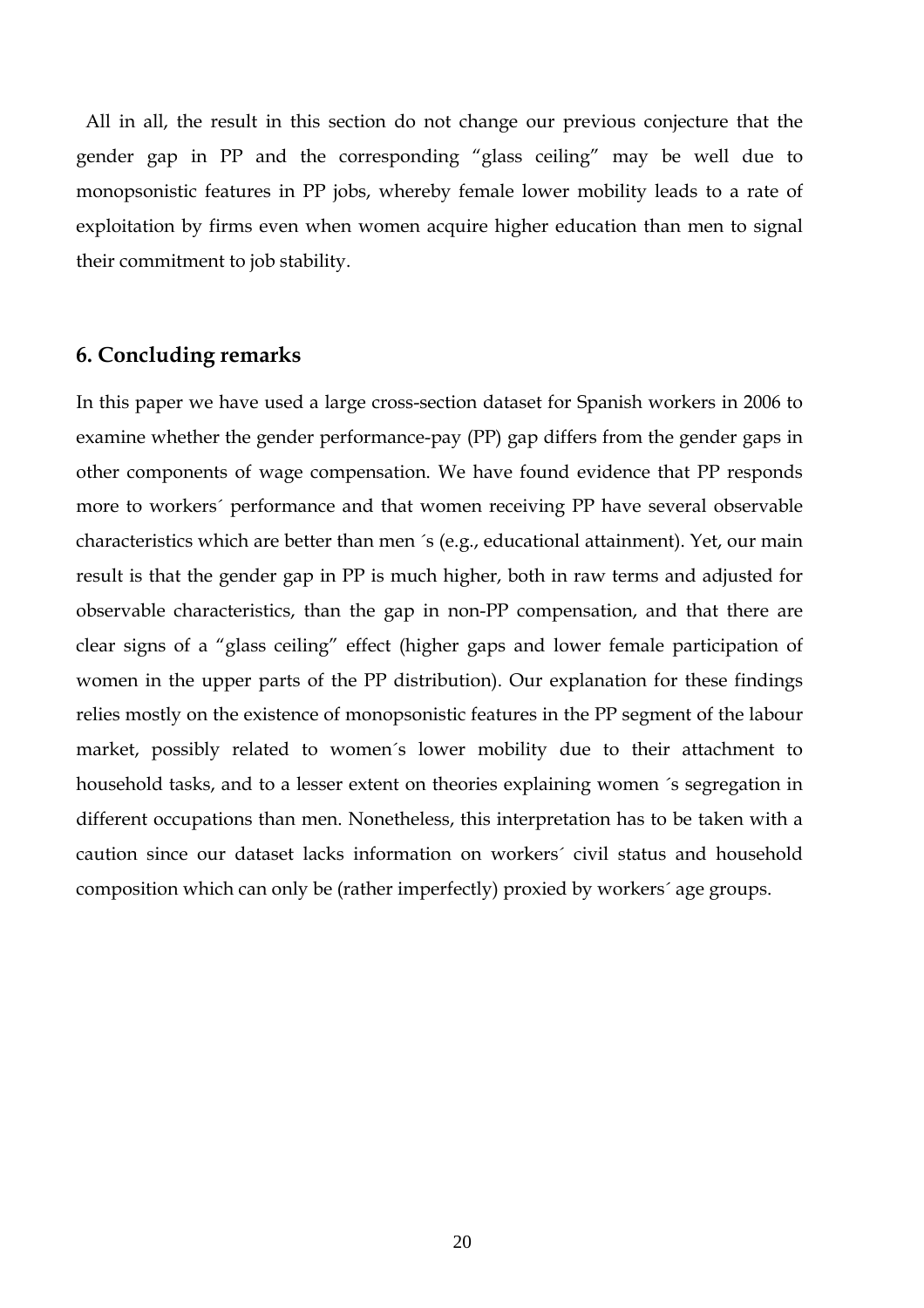# **References**

- Amuedo-Dorantes, C. & S. de la Rica (2006), "The Role of Segregation and Pay Structure on the Gender Wage Gap: Evidence from Matched Employer-Employee Data for Spain", *Contributions to Economic Analysis and Policies, Berkeley Electronic Press Journals*, 1.
- Beaudry, Paul & J. DiNardo (1991), **"**The effect of implicit contracts on the movement of wages over the business cycle: Evidence from Micro Data", *Journal of Political Economy*, 99(4):665-688
- Becker, G. (1985), "Human Capital, Effort and the Sexual Division of Labor", *Journal of Labor Economics*, 3.
- Bertrand, M. & K. Hallock (2001), "The Gender Gap in Top Corporate Jobs", *Industrial and Labor Relations Review*,55, 3-21.
- Bertrand,M., Goldin, G. & L. F. Katz (2009), " Dynamics of the gender gap for young professionals in the corporate and financial sectors" *NBER W.P. Series* 14681.
- Booth, A. & J. Frank (1999), "Earnings, Productivity and Performance-Pay", *Journal of Labor Economics, 17 (3).*
- Booth, A., Francesconi, M & J. Frank (2003), "A sticky floors model of promotion, pay and gender", *European Economic Review*, 47, 295-322.
- Buchinsky, M.(1998), "Recent Advances in Quantile Regression Models: A Practical Guideline for Empirical Research." *Journal of Human Resources* , 33.
- Card, D. (1996), "The Effect of Unions on the Structure of Wages: A Longitudinal Analysis." *Econometrica* 64.
- Coate, S. & G. Loury (1993), "Will affirmative-action policies eliminate negative stereotypes ", *American Economic Review*, 83, 1220-40.
- de la Rica, S., Dolado, J.J. & V. Llorens (2008), "Ceilings or floors ?. Gender wage gaps by education in Spain", *Journal of Population Economics,* 21*,* 755-776.
- de la Rica, S., Dolado, J.J. & C. García-Peñalosa (2009), "On gender gaps and self-fulfilling expectations: Theory, policies and some empirical evidence", *IZA Discussion Paper* No. 3553.
- DiNardo, J., Fortin, N & T. Lemieux (1996), "Labor Market Institutions and the Distribution of Wages, 1973-1992: A Semiparametric Approach," *Econometrica*, 64(5), 1001-44.
- Dolado, J.J. , J. Jimeno & F. Felgueroso (1997), "Minimum Wages, Collective Bargaining and Wage Dispersion: The Spanish Case" *European Economic Review*, 41, 713-725 .
- Dohmen, T. & A. Falk (2009), "Performance Pay and Multi-dimensional Sorting Productivity, Preferences and Gender", Forthcoming in *American Economic Review*.
- Ewing, B. (1996), "Wages and performance-based pay: Evidence from NLSY", *Economic Letters* 51, 241-246.
- Farber, H. & R. Gibbons (1996), "Learning and Wage Dynamics", *The Quarterly Journal of Economics .*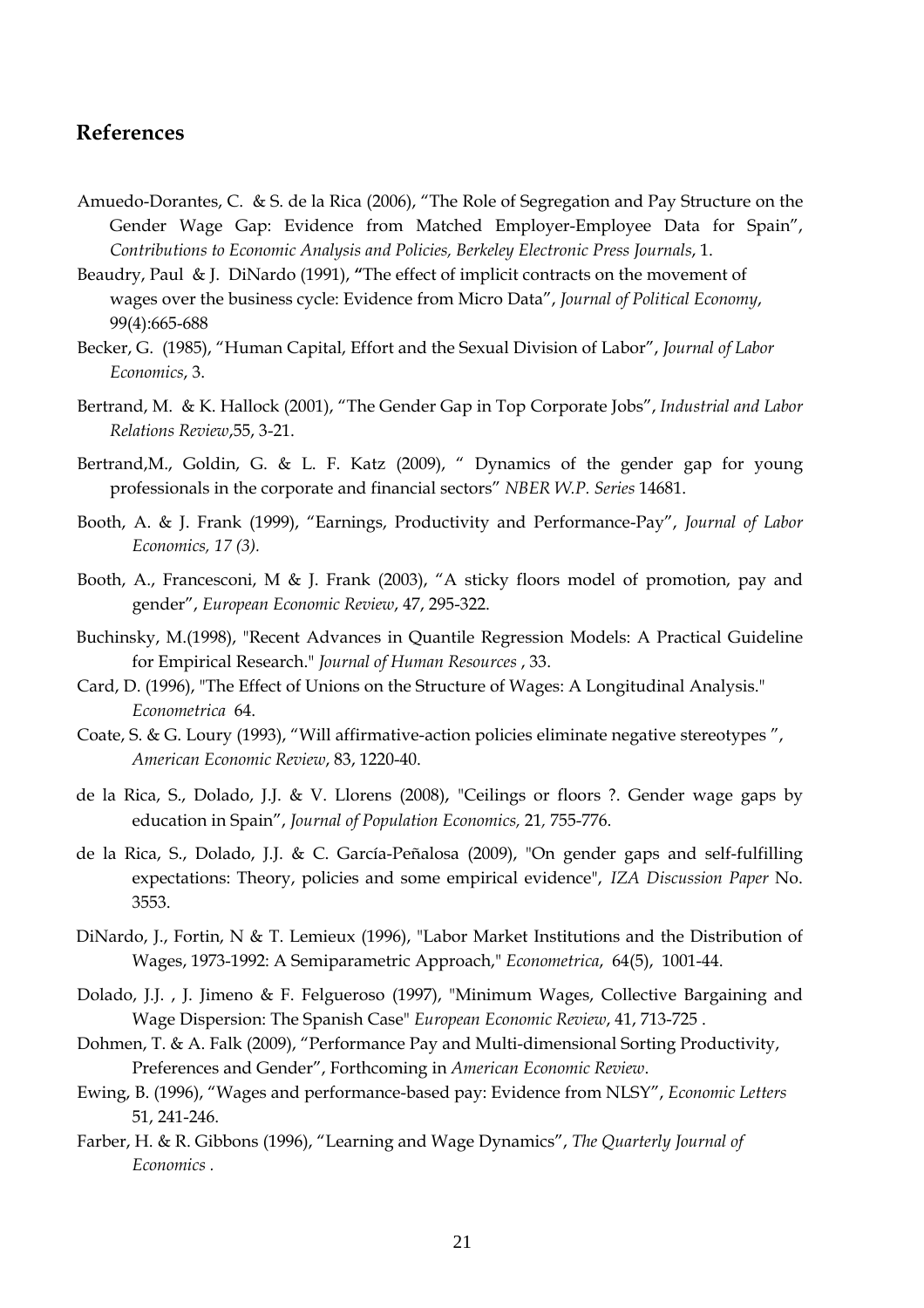- Gardeázabal, J & A. Ugidos (2004) " More on identification in detailed wage decompositions", *Review of Economics and Statistics*, 86, 1034-36.
- Katz, L.F. & K.M. Murphy (1992), "Changes in relative wages, 1963-1987: Supply and demand factors" *Quarterly Journal of Economics*, 107, 35-78.
- Lazear, E. & S. Rosen (1990), "Male and female differentials in job ladders", *Journal of Labor Economics*, 8, 106-123.
- Lazear, E. (2000): "Performance Pay and Productivity," *American Economic Review*, 90(5), 1346–1362.
- Lemieux, T. (1998), "Estimating the Effects of Unions on Wage Inequality in a Panel Data Model with Comparative Advantage and Non-Random Selection" Jo*urnal of Labor Economics 16*, April 1998, pp. 261-291
- Lemieux, T. & D. Parent (2009), "Performance Pay and Wage Inequality", *Quarterly Journal of Economics* 124(1), 1-49.
- Manning, A. (2003), Monopsony in motion: Imperfect competition in Labor Markets, Princeton University Press.
- Mincer, J. & S. Polacheck, 1977, "Women´s earnings re-examined", *The Journal of Human Resources*, 13 (1).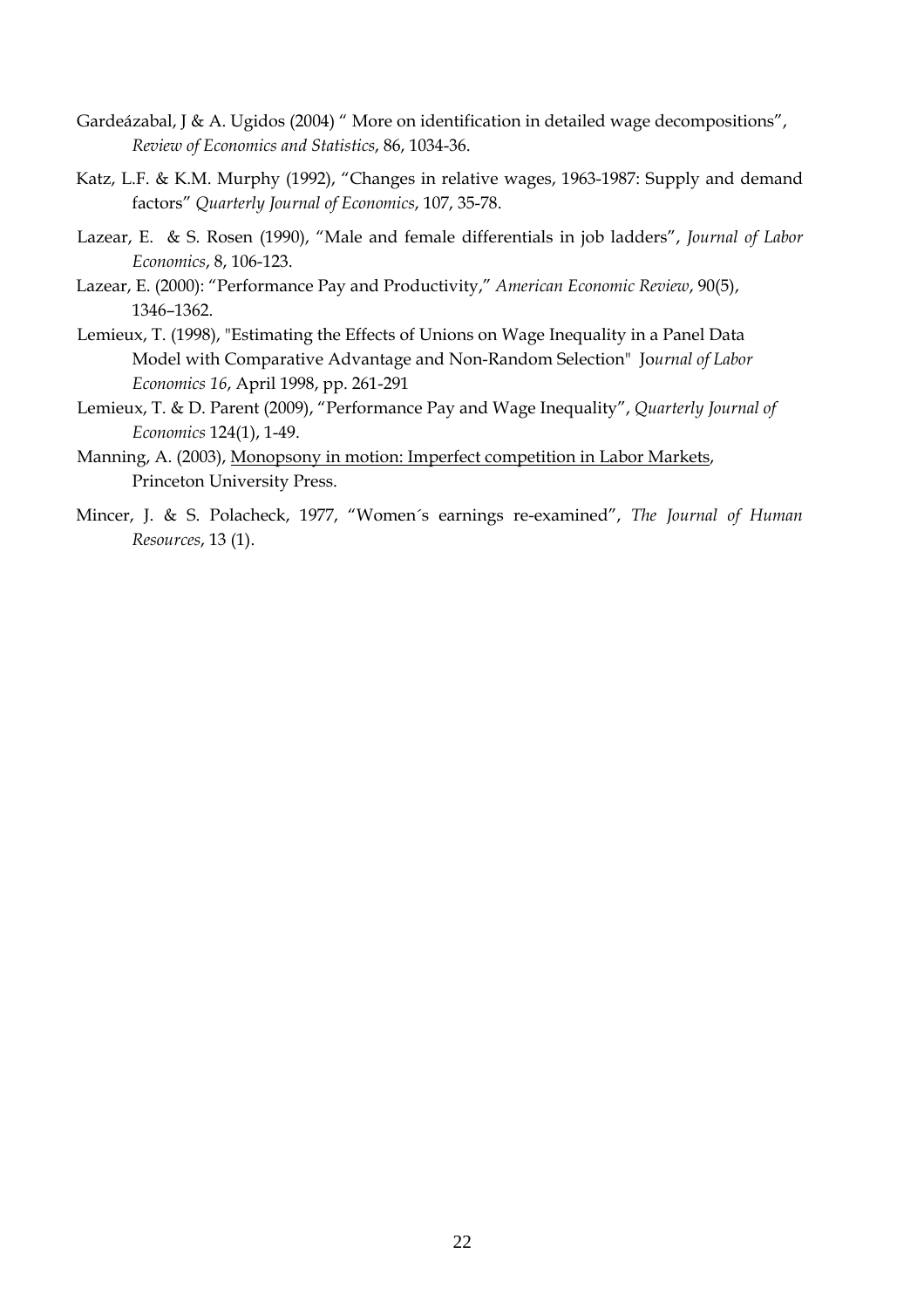#### **APPENDIX 1: Contribution of PP gender gap to the total gender gap**

The total hourly wage  $(w)$  is defined as the sum of the non-PP/fixed component  $(f)$ and the PP/variable component (*v*). Since  $ln(f + v) \neq ln(f) + ln(v)$ , it is difficult to compute the gender gap in log points (as is customary in the literature) by means of the difference between the averages of logged wages for males (*M*) as females (*F*) i.e., as  $\ln w_M$  -  $\ln w_F$ , and then proceed to decompose the overall gap into the respective gaps of the fixed and variable components.

 However, such decomposition is straightforward if we express the gaps in percent rather than in logged points. In effect, given that:

$$
w = f + v
$$

then taking sample averages for each gender yields:

$$
\overline{w}_M = \overline{f}_M + \overline{v}_M \tag{A.1.1}
$$

$$
\overline{w}_F = \overline{f}_F + \overline{v}_F \tag{A.1.2}
$$

Therefore, the following decomposition of the total gender gap (in percent) in terms of the two gender gaps in the components (also in percent) holds exactly for the restricted sample of workers receiving PP:

$$
\left(\frac{\overline{w}_M - \overline{w}_F}{\overline{w}_F}\right)_{pp} = \alpha \left(\frac{\overline{f}_M - \overline{f}_F}{\overline{f}_F}\right)_{pp} + (1 - \alpha) \left(\frac{\overline{v}_M - \overline{v}_F}{\overline{v}_F}\right)_{pp}
$$
(A.1.3)

 where *F F w*  $a = \frac{f_F}{m}$ , while, for the whole sample of PP and non-PP workers, we have:

$$
\left(\frac{\overline{w}_M - \overline{w}_F}{\overline{w}_F}\right)_{ALL} = \alpha \left(\frac{\overline{f}_M - \overline{f}_F}{\overline{f}_F}\right)_{ALL} + (1 - \alpha) \varphi \left(\frac{\overline{v}_M - \overline{v}_F}{\overline{v}_F}\right)_{PP}
$$
(A.1.4)

such that *ALL PP N*  $\varphi = \frac{N_{PP}}{N}$ , where  $N_{PP}$  and  $N_{ALL}$  are the respective number of observations in

the restricted and whole samples. Hence, the second terms in the RHS of (A.1.3) and (A.1.4) are interpreted as the contributions of the gender gap in the PP component to the overall gender gap in the two samples.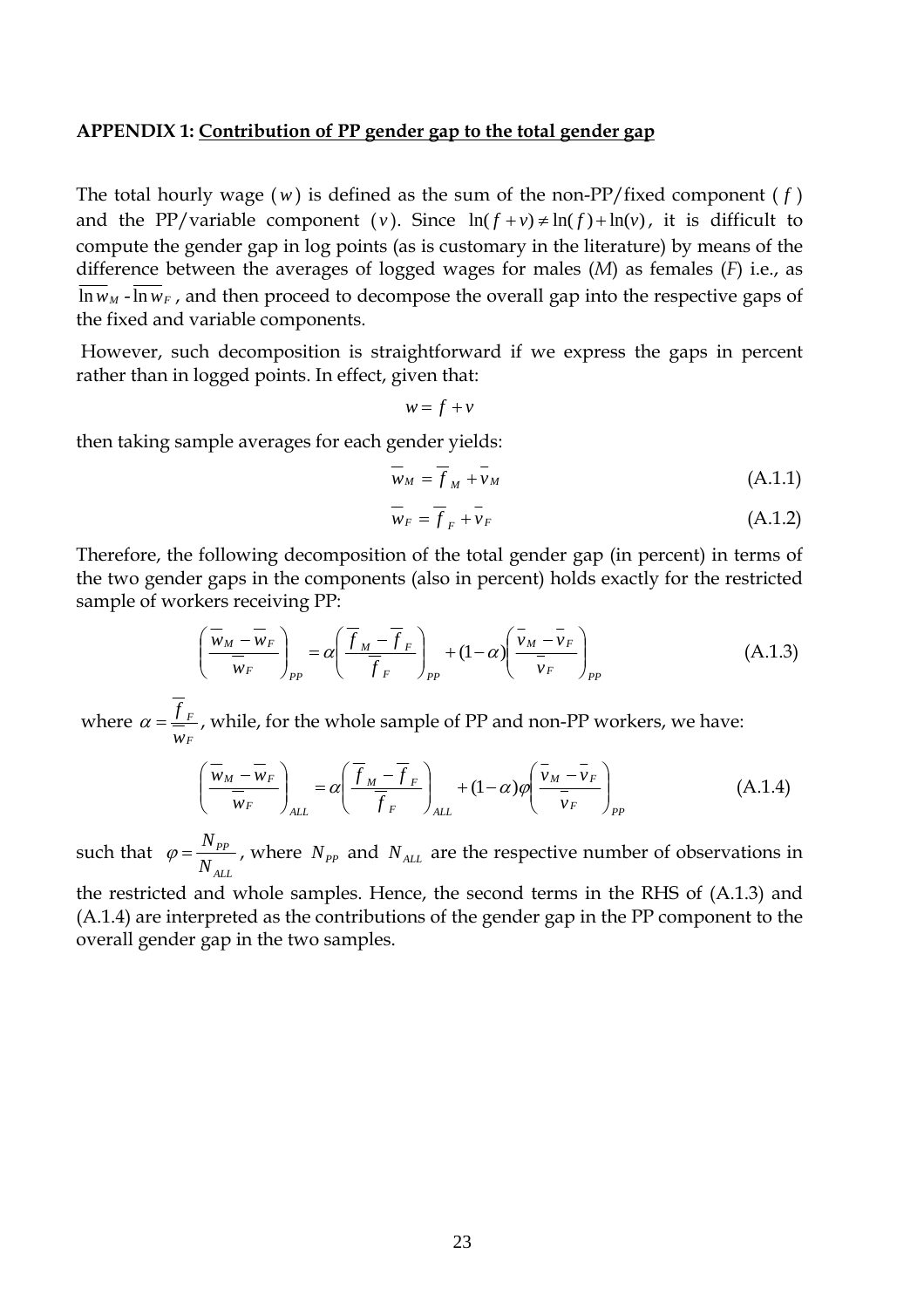#### **APPENDIX 2: An illustrative model of the gender implications of PP**

#### (A) *Competitive wages*

Let us assume that a PP worker of (exogenous) skill  $\delta$  receives a wage *W* per unit of output produced and that firms incur a fixed *C* of monitoring the worker which in a competitive market is paid by the worker. Denoting effort by *e*, output is assumed to be  $(\delta + e)$ . Effort produces a disutility cost  $c(e)$  which is increasing and convex. We assume the functional form  $c(e) = e^{1+\gamma}/(1+\gamma)$  with  $\gamma > 0$ . Given women 's higher involvement in housework, their disutility of effort is higher than for men, namely,  $\phi e^{1+\gamma}/(1+\gamma)$ , where  $\phi > 1$ . Therefore, we can write down the utility of men (M) and women (F) in PP jobs as follows:

$$
U_M^{PP} = W(\delta + e) - C - e^{1+\gamma}/(1+\gamma)
$$
 (A.2.1)

$$
U_F^{PP} = W(\delta + e) - C - \phi e^{1+\gamma}/(1+\gamma)
$$
 (A.2.2)

Regarding non PP jobs, let us assume that the worker produces a minimum level of output, say  $\overline{\delta}$ , which can be monitored by the firm at no cost and does not involve any effort. After all, it is painful to produce output and, in the absence of monitoring, the worker can get away without producing any more than  $\overline{\delta}$ . This implies that the utility for both men and women of this type of job is simply given by:

$$
U^{NPP} = W\overline{\delta} \tag{A.2.3}
$$

Workers´ effort decision in PP jobs is simply obtained by equating the marginal revenue from exerting effort to its marginal cost. From (A.2.1) and (A.2.2), it yields  $W = e_M^{\gamma}$  and  $W_F = \phi e_F^{\gamma}$ , whereby  $e_M^{\gamma} = \phi e_F^{\gamma} > e_F^{\gamma}$ . Substituting these two expression into (A.2.1) and (A.2.2), implies that worker  $i(=M, F)$  will choose PP for  $\delta > \delta_i^*$ , where

$$
U_M^{PP}(\delta_M^*) = \frac{\gamma}{1+\gamma} e_M^{1+\gamma} + \delta_M^* e_M^{\gamma} = \frac{\gamma \phi}{1+\gamma} e_H^{1+\gamma} + \varphi \delta_M^* e_F^{\gamma} - C = W \overline{\delta} = U^{NPP}
$$
 (A.2.4)

$$
U_{F}^{PP}(\delta_{F}^{*}) = \frac{\gamma \phi}{1 + \gamma} e_{F}^{1 + \gamma} + \delta_{F}^{*} e_{F}^{\gamma} - C = W \overline{\delta} = U^{NPP}
$$
 (A.2.5)

Comparing both expressions, we get that  $\delta_F = \phi \delta_M > \delta_M$ . Thus, assuming that the skills distribution is identical across genders, we should expect fewer women in PP jobs and, conditionally on receiving PP, higher ability among female workers than among male workers.

Further, if women are aware of discrimination in non- PP jobs where, say, they get paid  $U_F^{NPP} = \alpha W \overline{\delta}$ , with  $0 < \alpha < 1$ , whereas  $U_M^{NPP} = W \overline{\delta}$ , then obviously they will have higher preference for PP jobs than before. Moreover, in this case they will even be more prominent in PP jobs than men if  $\phi = 1$ .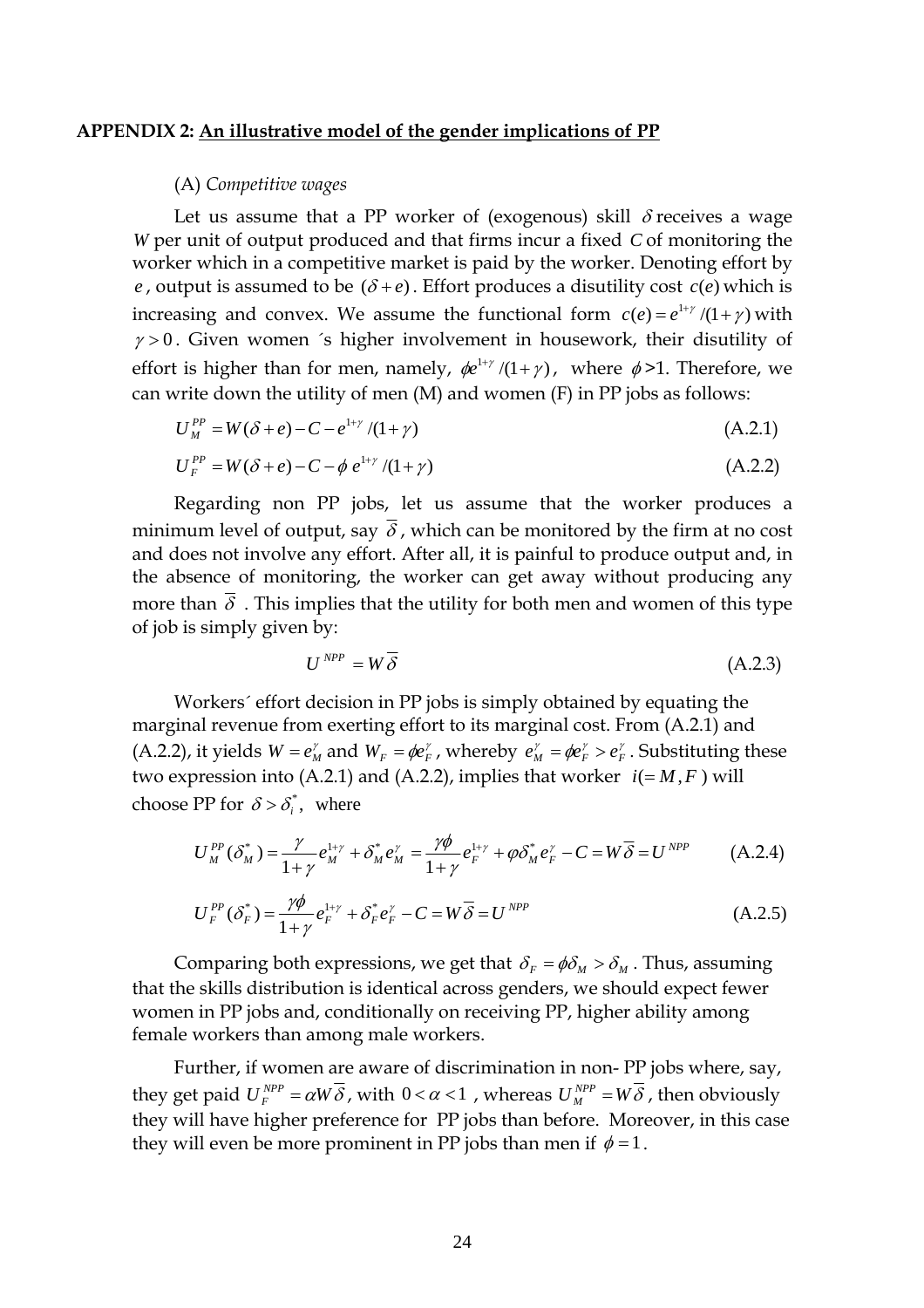#### (B) *Predetermined wages and job attachment uncertainty*

A slightly different model where wages are no longer given but set by employers in order to avoid career interruption can be written using a slight adaptation of Lazear and Rosen ´s (1992) model of assignment of workers to slow and fast- jobs. Let us assume that individuals in PP jobs work for two periods and are endowed with the same ability  $\delta$  which is known to the firm. In the initial period, they produce  $\delta$  and receive a wage  $W_1$ . As a result of longer tenure, their productivity in period 2 raises to  $\mu\delta$ , where  $\mu > 1$  and get paid *W2*. It is assumed that, workers receive a disutility shock, ω, in *both* periods which may force them to quit the job (say, for family duties). The  $\omega$  shock is an *i.i.d.* random variable, independent across periods, with c.d.f. F(ω) which is revealed to the worker after the wage in either period has been set by the firm. Thus, wages are predetermined and workers will stay in the firm both periods as long as  $W_{ti}$  -  $\omega \geq 0$ , *t*=1, 2 and *i*=*F*, *M*.

The key difference between men and women is that the c.d.f. for men,  $F_M(\omega)$ , is stochastically dominated by the c.d.f. for women  $F_F(\omega)$ , namely  $F_M(\omega)$  $>$  F<sub>F</sub>( $\omega$ ) for  $\omega$  > 0. This assumption captures the fact that women are more likely to be affected by the shock than men. To simplify matters, and without loss of generality in terms of the qualitative results, we will assume that dF(.) are uniform distributions, such that the density functions verify:  $f_M(\omega) = U[0, \varepsilon_M]$ and  $f_F(\omega) = U[0, \varepsilon_F]$ , with  $\varepsilon_F > \varepsilon_M$ .

To solve for both wages, we proceed backwards in time. Under the assumption that the wage in period 2,  $W_{2i}$  (i=f, m), is offered before  $\omega$  is realized, employers will choose  $W_{2i}$  in order to maximize expected profits in period 2, subject to the participation constraint in this period and conditional on the probability of staying in the firm during period 1 (equal to  $W_{ij}/\varepsilon_i$  under a uniform distribution), namely:

$$
\max_{W_{2i}} \frac{W_{1i}}{\varepsilon_i} \int_0^{W_{2i}} \left( \mu \delta - W_{2i} \right) d\omega = \max_{W_{2i}} \frac{W_{1i}}{\varepsilon_i^2} [\mu \delta W_{2i} - W_{2i}^2], \quad i = M, F
$$
 (A.2.6)

whereby the first-order condition (f.o.c.) w.r.t. *W2i* implies that the wage paid in equilibrium to male and female workers is identical:12

$$
W_2^* = \mu \delta / 2 \tag{A.2.7}
$$

and by replacing  $W_2^*$  into the bracketed term in  $(A.2.6)$ , the firm 's profit in period 2 ( $\Pi^*$ <sub>2i</sub>) is given by  $\Pi^*$ <sub>2i</sub> = $W^2$ <sub>*ii*</sub> ( $\mu \delta$ )<sup>2</sup> /4 $\varepsilon^2$ <sub>*i*</sub>.

Going back to period 1, firms will choose  $W_{1i}$  to maximize the sum of expected profits in both periods, subject to the participation constraint in that period, i.e.

 $\overline{a}$ 

<sup>&</sup>lt;sup>12</sup> This is just the average of the worker´s productivity´ and the outside wage which is assumed to be zero. The weight  $\frac{1}{2}$  in the average is due to the choice of the uniform distribution in the illustration. Alternative distributions will give rise to a weighted average with unequal weights.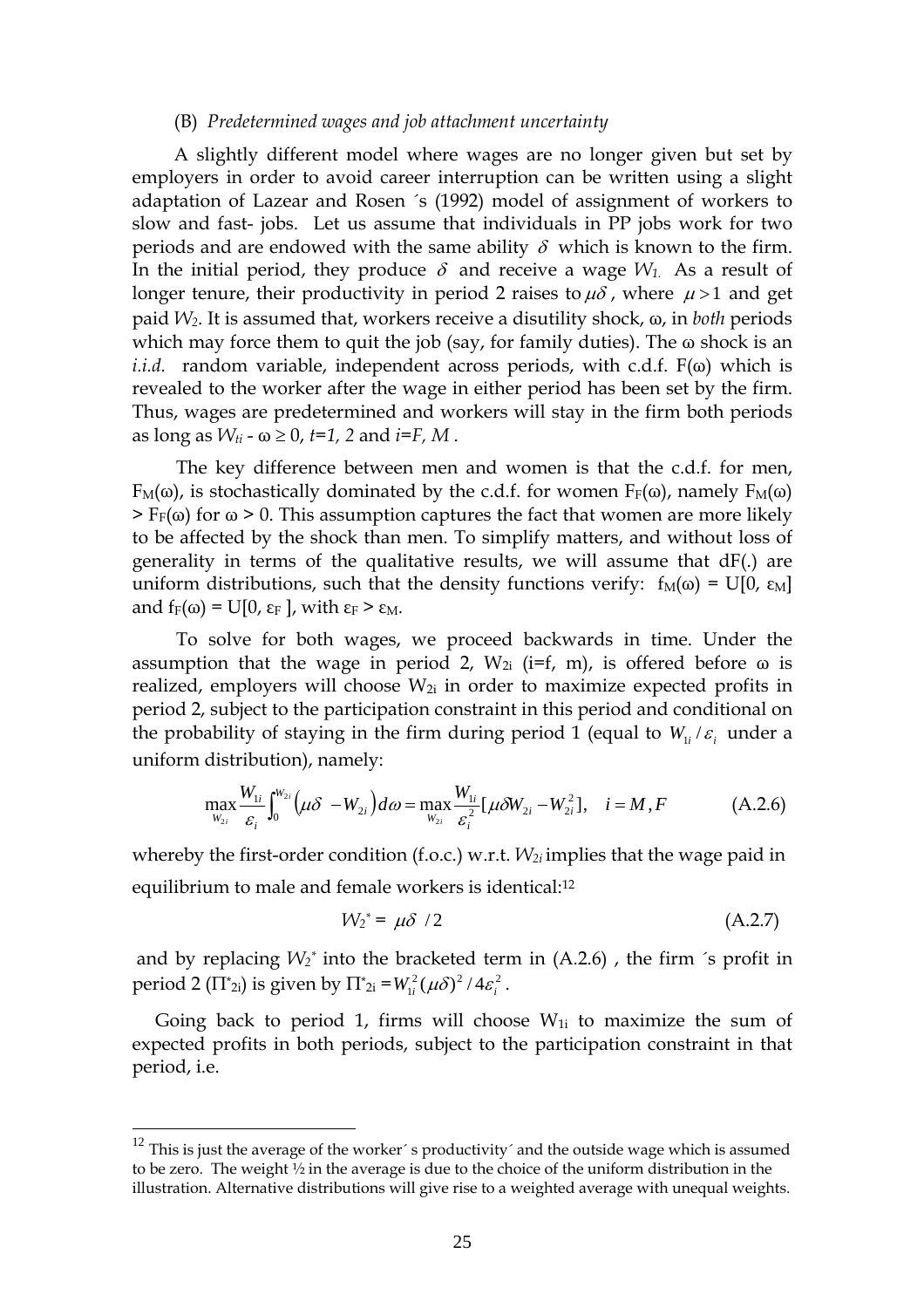$$
\max_{W_{1i}} \{\frac{1}{\varepsilon_i} \int_0^{W_{1i}} (\delta - W_{1i}) d\omega + \frac{W_{1i}^2}{4\varepsilon_i^2} (\mu \delta)^2 \}, \quad i = M, F
$$
 (A.2.7)

which implies that:

$$
W_{1i}^* = \frac{\delta}{2} + \frac{(\mu \delta)^2}{8\varepsilon_i}
$$
 (A.2.8)

Since  $\varepsilon_F > \varepsilon_M$ , it follows that  $W_{1M}^* > W_{1F}^*$ . Given that, for the same  $\delta$ ,  $W_{2M}^* = W_{2F}^*$ , it follows that the return to tenure  $(W_{2i}^* - W_{1i}^*)$  $W_{2i}^* - W_{1i}^*$ ) is higher for women than for men.

Non-PP jobs can be interpreted in terms of this model as implying that  $\mu = 1$ , that is, a flatter wage profile. From (A.2.7) and (A.2.8) with  $\mu$  =1, we get that wages in non-PP jobs are lower than in PP jobs.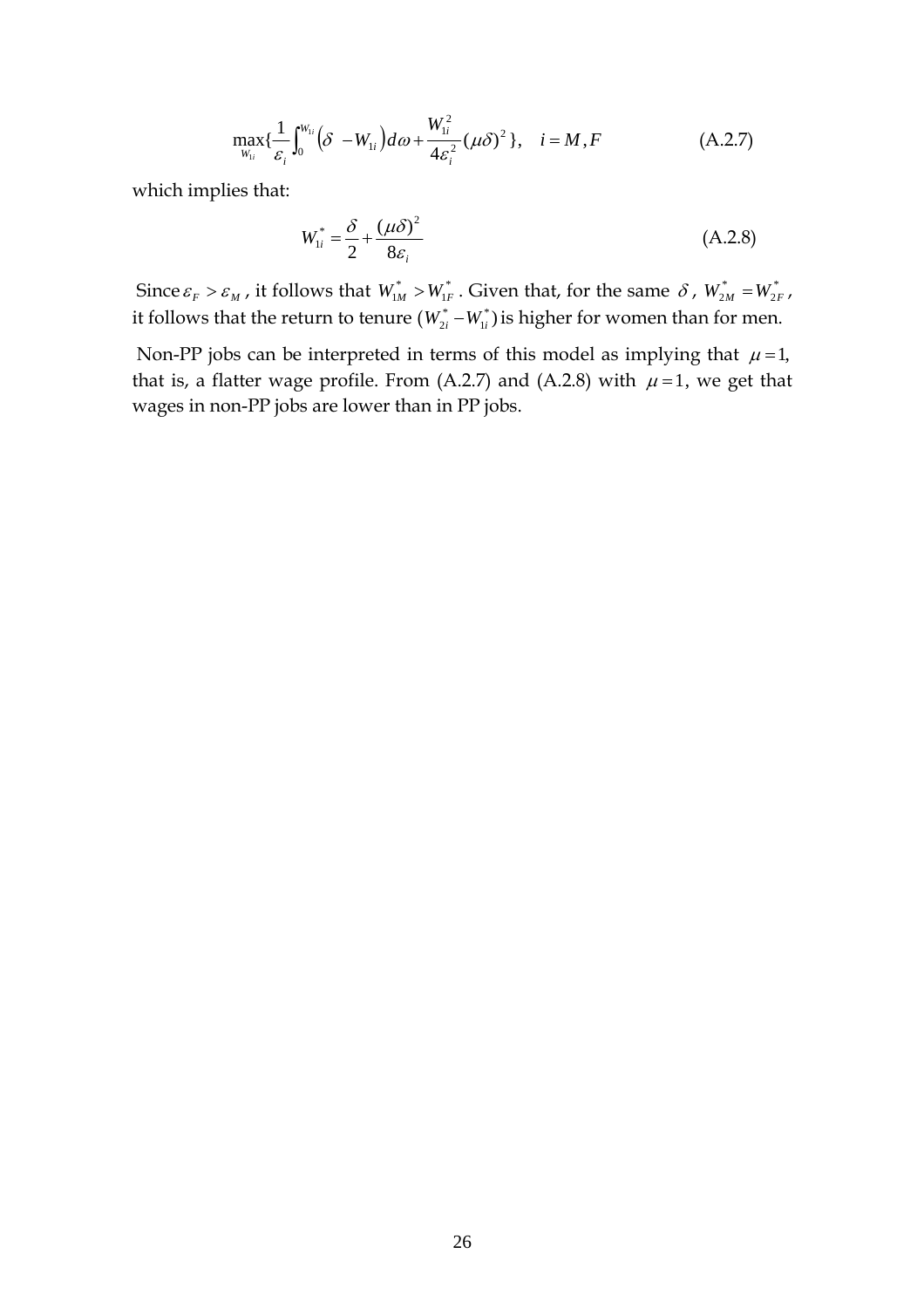



**Figure 2. Gender wage gaps and the contribution of PP component - Sample of PP workers (in percent)-** 

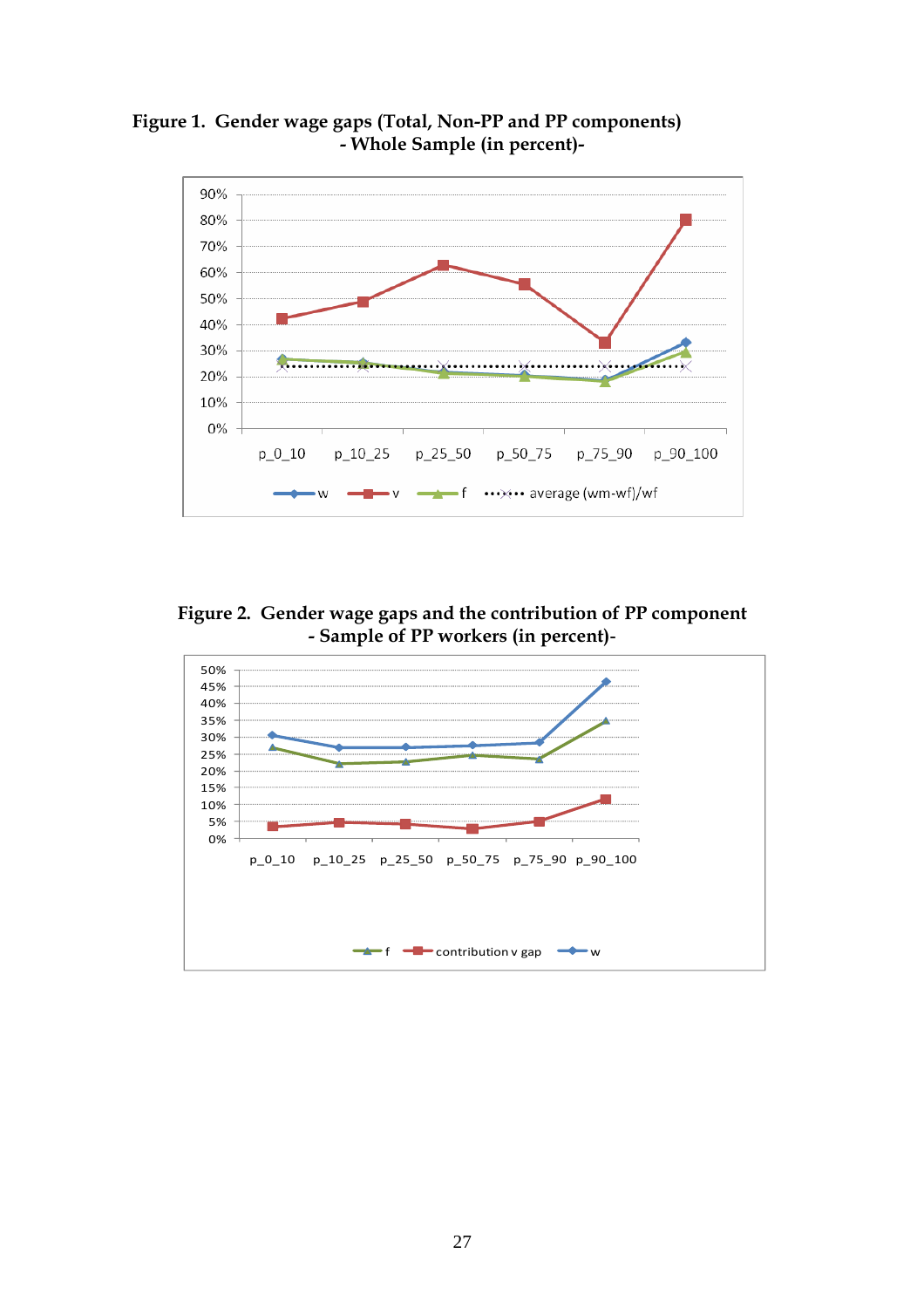| Variables                         | Women (65,233) | Men (129,930) |  |
|-----------------------------------|----------------|---------------|--|
|                                   | Mean           | Mean          |  |
|                                   |                |               |  |
| <b>Individual Characteristics</b> |                |               |  |
| Education                         |                |               |  |
| Primary or less                   | 0.176          | 0.275         |  |
| Secondary                         | 0.508          | 0.545         |  |
| University                        | 0.316          | 0.180         |  |
| Age                               |                |               |  |
| Less 30 years                     | 0.257          | 0.200         |  |
| 31-40                             | 0.354          | 0.323         |  |
| 41-50                             | 0.245          | 0.265         |  |
| $>50$                             | 0.143          | 0.212         |  |
| Tenure (years)                    | 7.410          | 8.867         |  |
| <b>Permanent Contract</b>         | 0.727          | 0.768         |  |
| <b>Wages</b>                      |                |               |  |
| Total Hourly Wage (logs)          | 2.185          | 2.391         |  |
| Performance Pay                   |                |               |  |
| % PP job                          | 0.227          | 0.227         |  |
| Total Hourly PP (only PP workers) | 1.127          | 1.958         |  |
| <b>Firm Characteristics</b>       |                |               |  |
| <b>Size</b>                       |                |               |  |
| <50 workers                       | 0.339          | 0.403         |  |
| 51-200 workers                    | 0.265          | 0.288         |  |
| >200 workers                      | 0.396          | 0.309         |  |
| Firm Bargaining Agreement.        | 0.163          | 0.194         |  |
| <b>Exporting firms</b>            | 0.163          | 0.194         |  |
|                                   |                |               |  |

**Table 1 – Sample characteristics (Full-time workers between 18-65 years)** 

Source: EES (2006)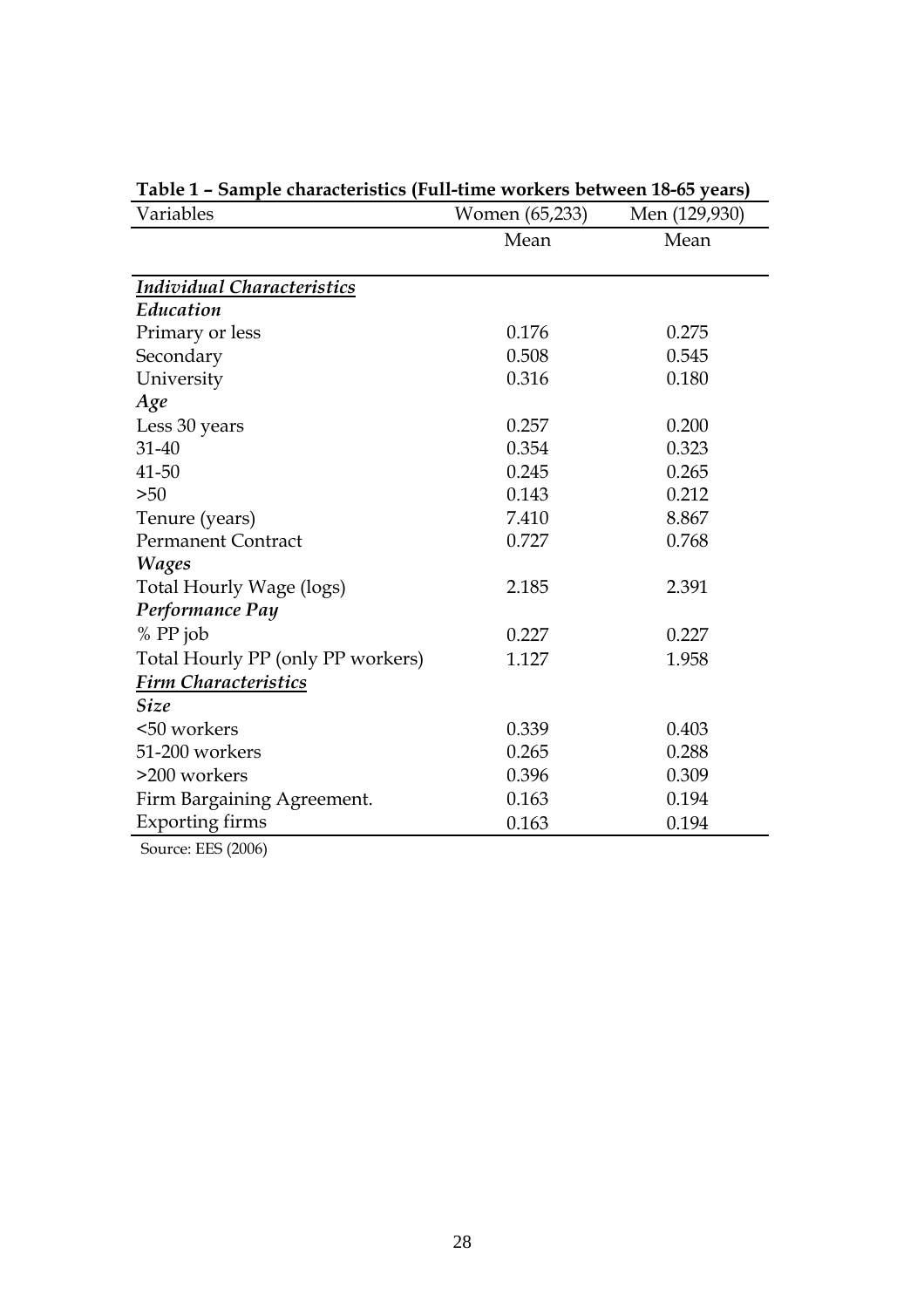|                                                           |                | <b>Worker with PP</b>  |                        | Workers w/o PP          |
|-----------------------------------------------------------|----------------|------------------------|------------------------|-------------------------|
|                                                           | Women          | Men                    | Women                  | Men                     |
|                                                           | $(14789$ obs.) | $(29460 \text{ obs.})$ | $(50444 \text{ obs.})$ | $(100470 \text{ obs.})$ |
| Variables                                                 | Mean           | Mean                   | Mean                   | Mean                    |
| Education                                                 |                |                        |                        |                         |
| Primary or less                                           | 0.107          | 0.178                  | 0.196                  | 0.304                   |
| Secondary                                                 | 0.494          | 0.545                  | 0.512                  | 0.545                   |
| University                                                | 0.399          | 0.277                  | 0.292                  | 0.151                   |
| Age                                                       |                |                        |                        |                         |
| Less 30 years                                             | 0.204          | 0.149                  | 0.273                  | 0.215                   |
| $31 - 40$                                                 | 0.381          | 0.313                  | 0.346                  | 0.325                   |
| 41-50                                                     | 0.265          | 0.294                  | 0.239                  | 0.257                   |
| $>50$                                                     | 0.150          | 0.244                  | 0.141                  | 0.203                   |
| Tenure (years)                                            | 9.281          | 12.037                 | 6.861                  | 7.938                   |
| <b>Indefinite Contract</b>                                | 0.814          | 0.862                  | 0.741                  | 0.741                   |
| <b>Firm Characteristics</b>                               |                |                        |                        |                         |
| <b>Size</b>                                               |                |                        |                        |                         |
| <50 workers                                               | 0.201          | 0.235                  | 0.380                  | 0.452                   |
| 51-200 workers                                            | 0.239          | 0.297                  | 0.272                  | 0.285                   |
| >200 workers                                              | 0.560          | 0.467                  | 0.348                  | 0.262                   |
| Collective Bargaining(ref: Industry level)                |                |                        |                        |                         |
| Firm Bargaining Agr.<br>Firm Market (ref: non-exp .firms) | 0.193          | 0.288                  | 0.154                  | 0.167                   |
| <b>Exporting firms</b>                                    | 0.231          | 0.261                  | 0.135                  | 0.153                   |

**Table 2a: Characteristics of workers and firms by type of job and gender**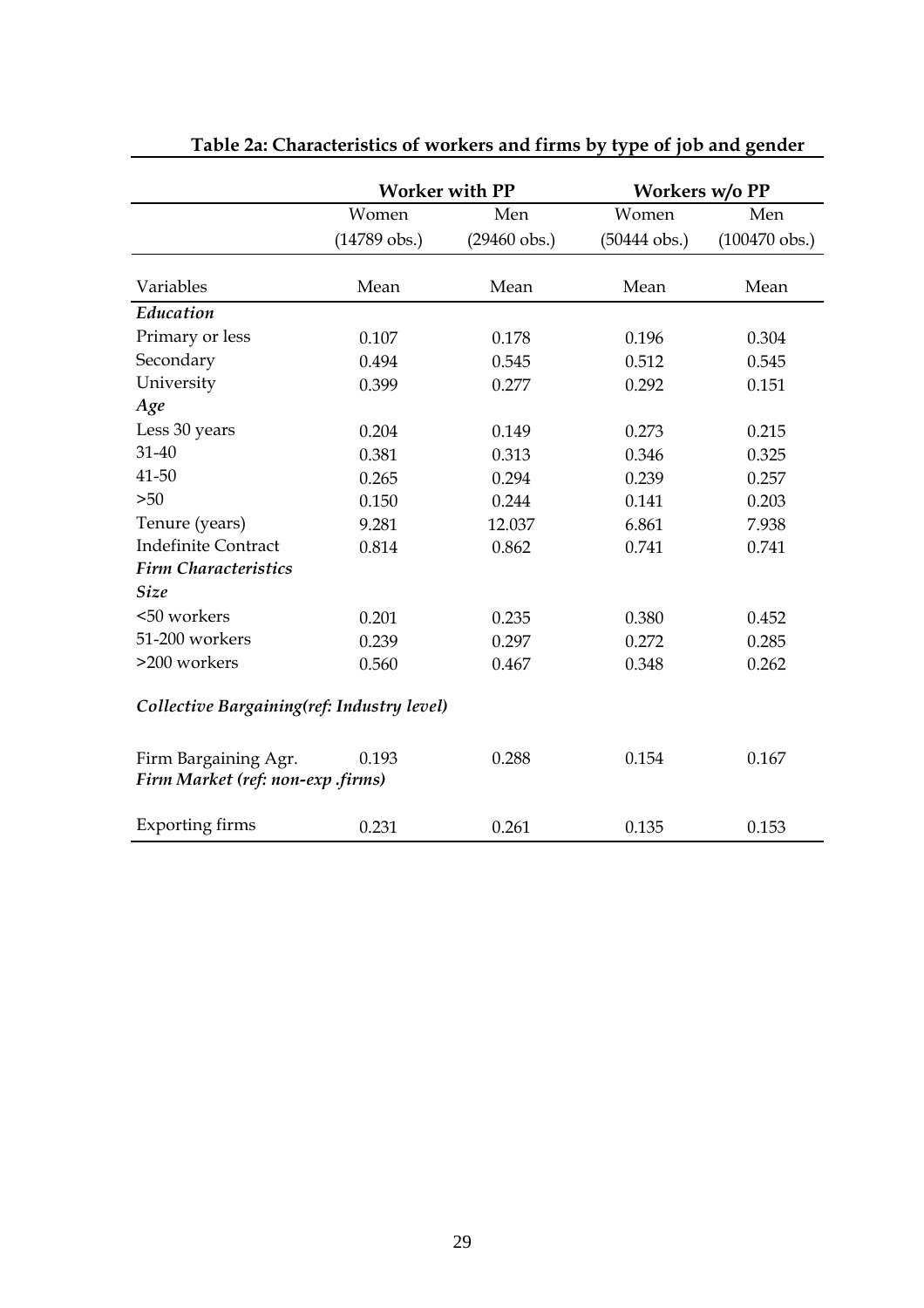|                                 | Mean  | Std. Dev. | No. Obs. |
|---------------------------------|-------|-----------|----------|
| <b>Industries</b>               |       |           |          |
| Mine & Extractive Ind.          | 0.188 | 0.391     | 2919     |
| Manufactures                    | 0.205 | 0.404     | 74332    |
| Energy                          | 0.324 | 0.468     | 4627     |
| Construction                    | 0.127 | 0.333     | 17096    |
| Retail trade                    | 0.241 | 0.427     | 17131    |
| <b>Hotels and Restaurants</b>   | 0.123 | 0.328     | 8315     |
| Transportation                  | 0.324 | 0.468     | 12710    |
| <b>Financial Intermediation</b> | 0.598 | 0.490     | 10475    |
| Real State and Res. Serv.       | 0.194 | 0.395     | 16342    |
| Education                       | 0.092 | 0.289     | 7998     |
| Health                          | 0.287 | 0.452     | 14178    |
| <b>Other Services</b>           | 0.146 | 0.353     | 9040     |
| <b>Occupations</b>              |       |           |          |
| Managers                        | 0.497 | 0.500     | 6190     |
| Professionals                   | 0.288 | 0.453     | 20295    |
| Technicians                     | 0.326 | 0.469     | 30184    |
| Clerks                          | 0.257 | 0.437     | 24761    |
| <b>Personal Services</b>        | 0.196 | 0.397     | 17528    |
| Agriculture and Fisheries       | 0.146 | 0.353     | 542      |
| Craftsmen                       | 0.169 | 0.375     | 37918    |
| Operators and Assemblers        | 0.180 | 0.384     | 34822    |
| Laborers, non-qualified         |       |           |          |
| operators                       | 0.127 | 0.333     | 22923    |

**Table 2b: Incidence of PP by industry and occupation**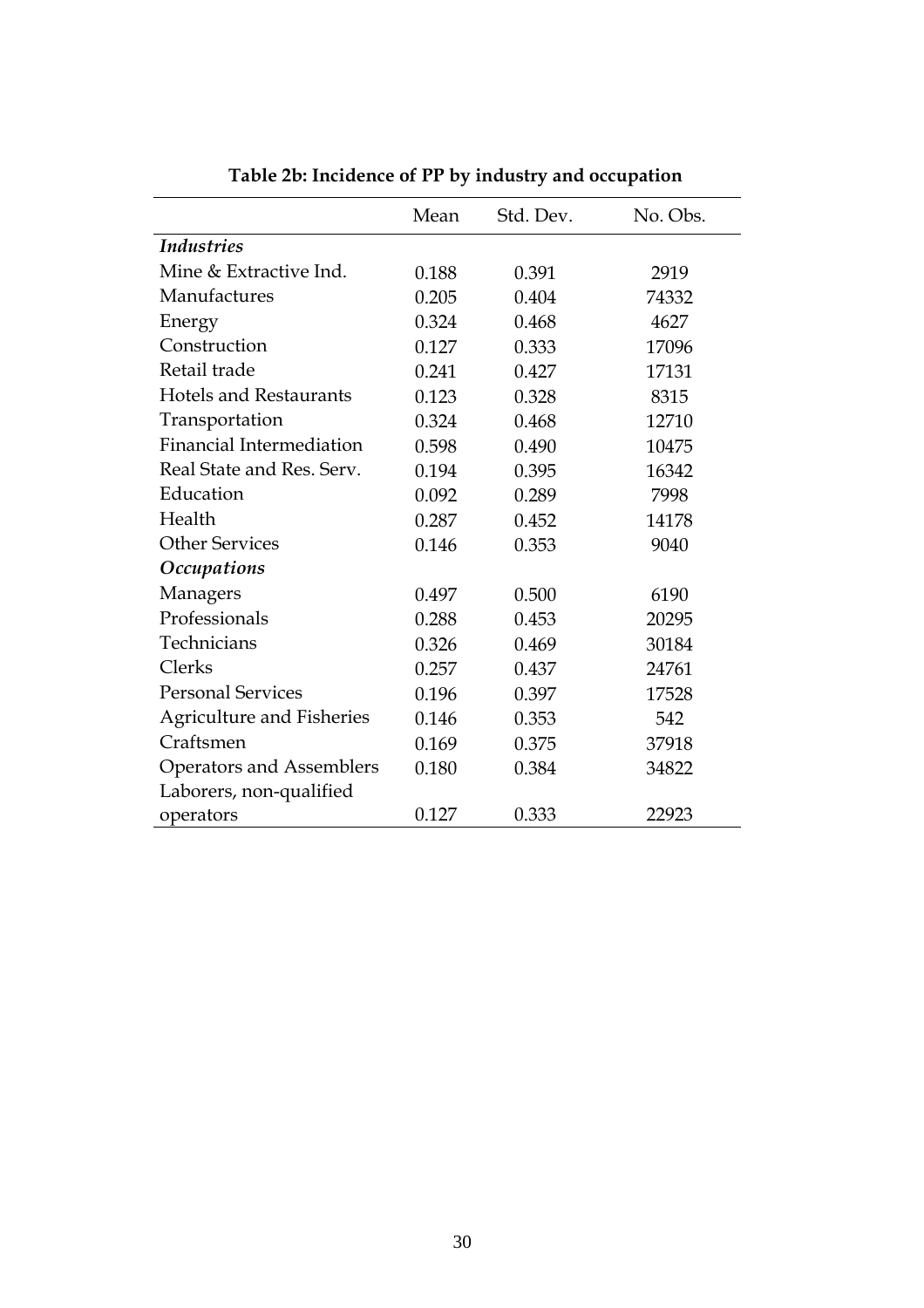|                | % Women in<br>percentile |
|----------------|--------------------------|
| $[p0-p10]$     | 40.6%                    |
| $[p11-pw25]$   | 40.3%                    |
| $[p26-pw50]$   | 39.5%                    |
| $[p51-pw75]$   | 32.0%                    |
| $[p76-pw90]$   | 24.8%                    |
| [ $p91-pw95$ ] | 18.6%                    |
| [p95-pw100]    | 15.9%                    |

 **Table 2c: Share of women throughout the PP distribution**

|                   | PP                |             |                   |            |                  | Non-PP           |
|-------------------|-------------------|-------------|-------------------|------------|------------------|------------------|
|                   |                   | Women       |                   | Men        | Women            | Men              |
|                   | Total             | Ratio       | Total             | Ratio      | Total            | Total            |
|                   | Hourly            | PP/Total    | Hourly            | PP/Total   | Hourly           | Hourly           |
|                   | Wage( $\bigoplus$ | Wage $(\%)$ | Wage( $\bigoplus$ | $Wage(\%)$ | $Wage(\bigoplus$ | $Wage(\bigoplus$ |
|                   |                   |             |                   |            |                  |                  |
| Average           | 14.503            | 7.164       | 19.144            | 9.012      | 9.678            | 11.665           |
| $P10^{th}$        | 6.060             | 0.976       | 7.801             | 0.009      | 3.721            | 4.689            |
| P25 <sup>th</sup> | 8.577             | 2.087       | 10.804            | 0.025      | 5.884            | 7.308            |
| $P50^{th}$        | 12.479            | 4.657       | 16.051            | 0.060      | 8.126            | 9.826            |
| $P75^{th}$        | 18.800            | 9.491       | 23.546            | 0.127      | 12.048           | 14.192           |
| P90 <sup>th</sup> | 24.842            | 16.684      | 33.127            | 0.217      | 17.795           | 20.162           |

**Table 3a: Hourly wages for PP and non-PP Workers**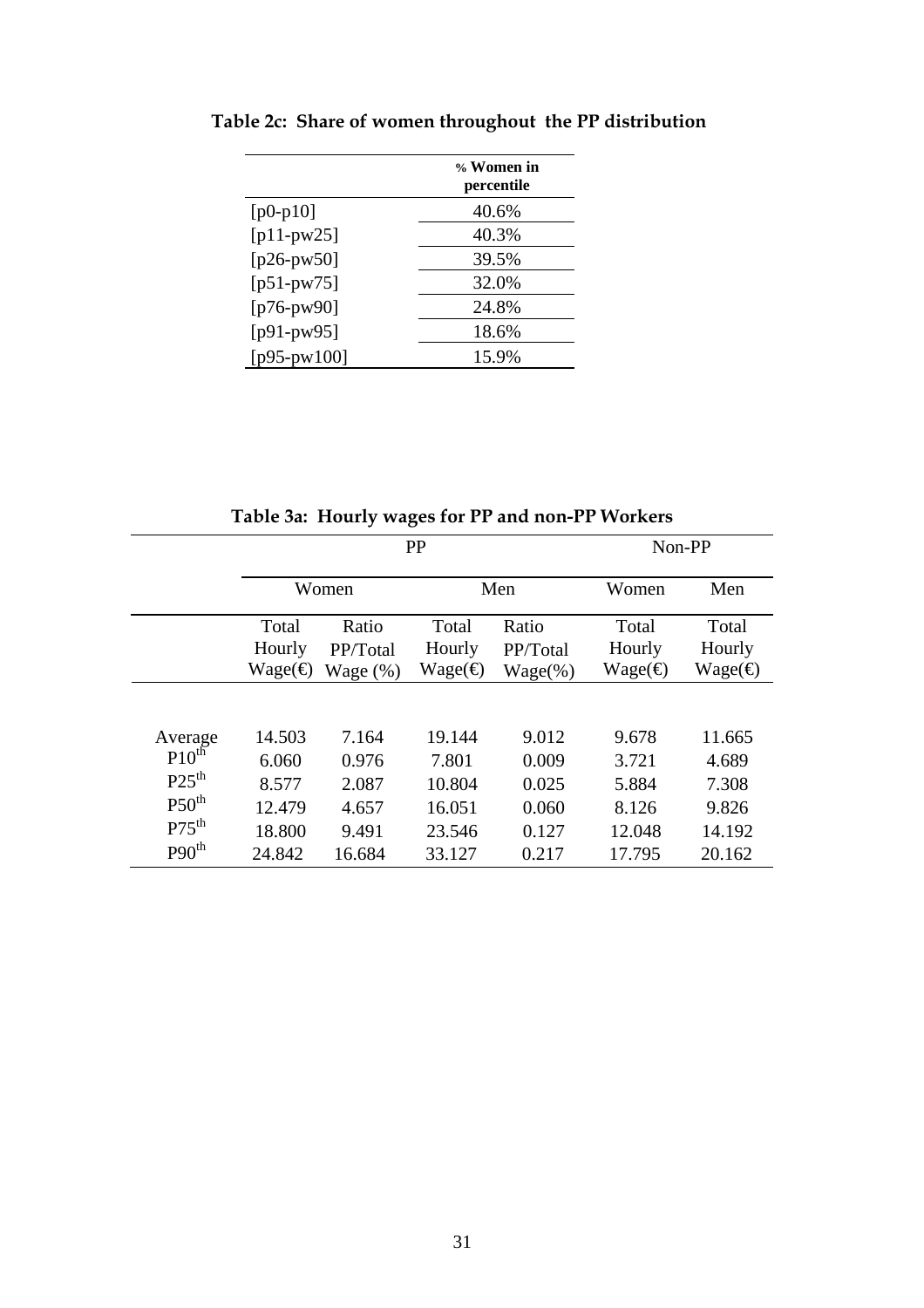|                   | Women     |            | Men       |            |
|-------------------|-----------|------------|-----------|------------|
|                   | <b>PP</b> | Other wage | <b>PP</b> | Other wage |
|                   | wage      | components | wage      | components |
|                   |           |            |           |            |
| Average           | 1.127     | 13.376     | 1.958     | 17.186     |
| $P10^{th}$        | 0.102     | 5.648      | 0.132     | 7.031      |
| $P25^{th}$        | 0.225     | 7.850      | 0.324     | 9.675      |
| P50 <sup>th</sup> | 0.539     | 11.679     | 0.890     | 14.758     |
| $P75^{th}$        | 1.311     | 17.509     | 2.198     | 21.694     |
| P90 <sup>th</sup> | 2.594     | 22.828     | 4.493     | 29.597     |

**Table 3b: Hourly wage components for workers with PP (in €**)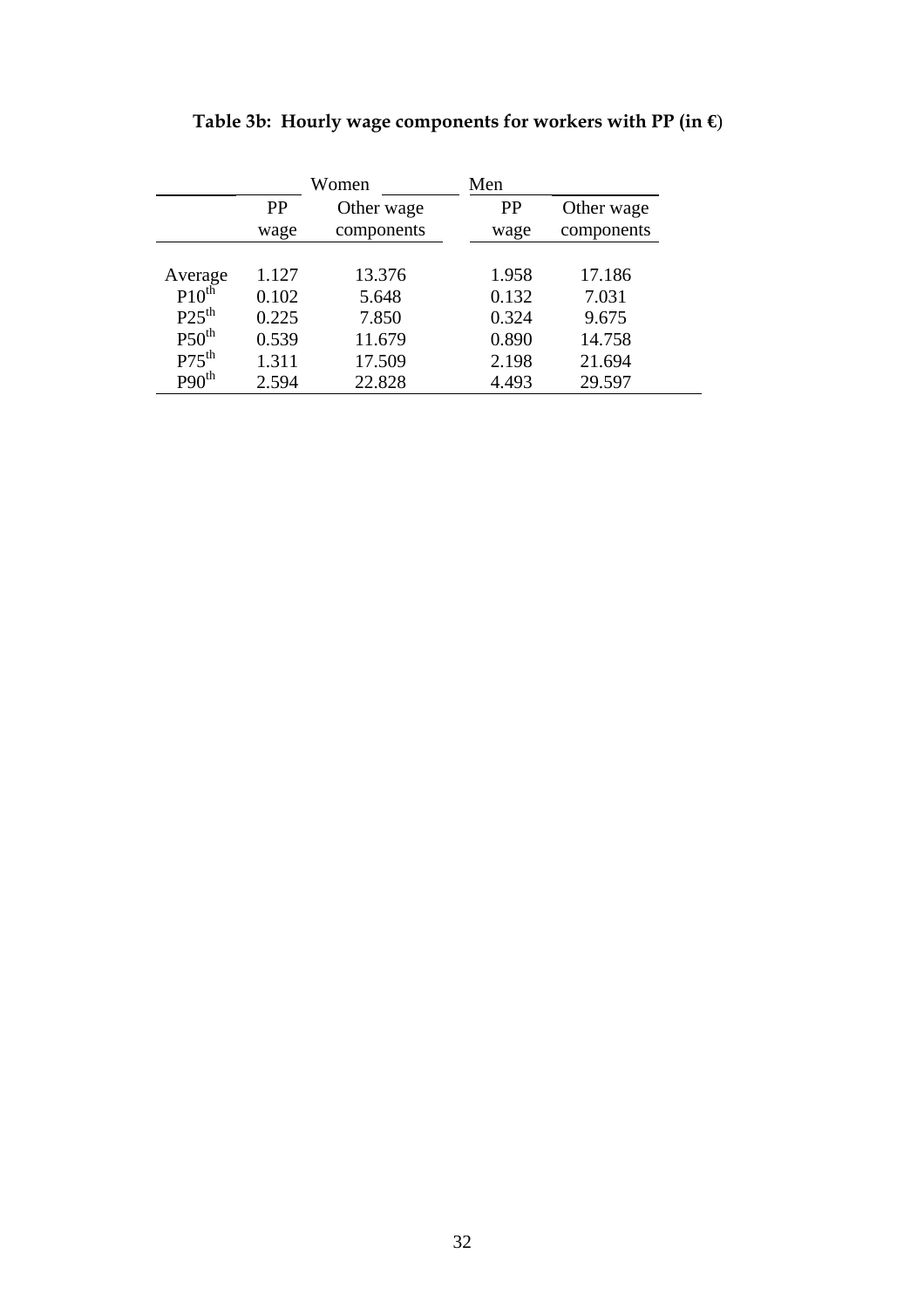|                               |                   | Dependent Variable: Log Hourly Total Wage |             |
|-------------------------------|-------------------|-------------------------------------------|-------------|
|                               | (1)               | (2)                                       | (3)         |
|                               | <b>PP</b> Workers | Non-PP Workers                            | Pooled      |
| PP Job                        |                   |                                           | $0.208***$  |
|                               |                   |                                           | (0.009)     |
| Female                        | $-0.223***$       | $-0.212***$                               | $-0.219***$ |
|                               | (0.004)           | (0.003)                                   | (0.004)     |
| Age $30-39$ (ref: $\leq 30$ ) | $0.139***$        | $0.098***$                                | $0.095***$  |
|                               | (0.006)           | (0.003)                                   | (0.004)     |
| Age 41-49                     | $0.199***$        | $0.116***$                                | $0.114***$  |
|                               | (0.007)           | (0.004)                                   | (0.004)     |
| Age 50-59                     | $0.227***$        | $0.161***$                                | $0.161***$  |
|                               | (0.008)           | (0.004)                                   | (0.005)     |
| Age $>60$                     | $0.262***$        | $0.155***$                                | $0.158***$  |
|                               | (0.014)           | (0.007)                                   | (0.008)     |
| College (ref: Primary)        | $0.277***$        | $0.223***$                                | $0.215***$  |
|                               | (0.007)           | (0.005)                                   | (0.004)     |
| Secondary                     | $0.077***$        | $0.063***$                                | $0.060***$  |
|                               | (0.006)           | (0.003)                                   | (0.003)     |
| Tenure                        | $0.044***$        | $0.042***$                                | $0.043***$  |
|                               | (0.001)           | (0.000)                                   | (0.000)     |
| Tenure sq.                    | $-0.001***$       | $-0.001***$                               | $-0.001***$ |
|                               | (0.000)           | (0.000)                                   | (0.000)     |
| <b>Permanent Contract</b>     | $0.282***$        | $0.313***$                                | $0.312***$  |
|                               | (0.006)           | (0.003)                                   | (0.003)     |
| Firm Size: 50-199             | $0.067***$        | $0.095***$                                | $0.094***$  |
| Ref: <50                      | (0.005)           | (0.003)                                   | (0.003)     |
| Firm Size: $>199$             | $0.118***$        | $0.166***$                                | $0.164***$  |
|                               | (0.005)           | (0.003)                                   | (0.003)     |
| Firm Agreement                | 0.011             | $0.015*$                                  | $0.013*$    |
|                               | (0.008)           | (0.008)                                   | (0.007)     |
| Export market                 | $0.027***$        | 0.035***                                  | $0.045***$  |
|                               | (0.005)           | (0.003)                                   | (0.003)     |
| Interactions with PP          |                   |                                           |             |
| Female*PP                     |                   |                                           | $-0.007$    |
|                               |                   |                                           | (0.005)     |
| Age 30-39*PP                  |                   |                                           | $-0.047***$ |
| (ref: <30)                    |                   |                                           | (0.007)     |
| Age 41-49*PP                  |                   |                                           | $-0.029***$ |
|                               |                   |                                           | (0.008)     |
| Age 50-59*PP                  |                   |                                           | $0.072***$  |
|                               |                   |                                           | (0.010)     |

# **Table 4: Log hourly wage regressions**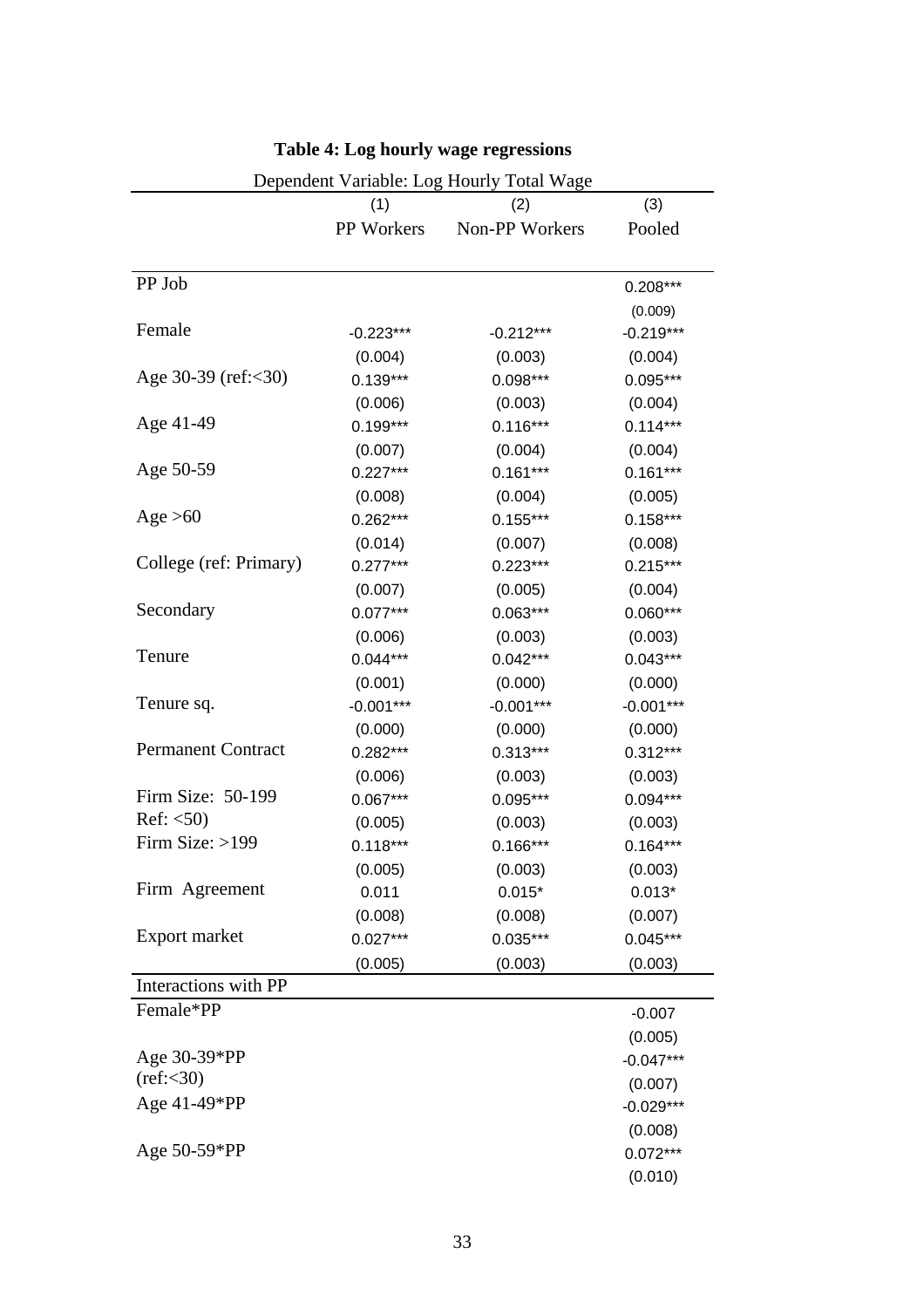| $Age > 60*PP$                |       |        | $0.101***$<br>(0.016) |
|------------------------------|-------|--------|-----------------------|
| College*PP (ref:<br>Primary) |       |        | $0.089***$<br>(0.007) |
| Secondary*PP                 |       |        | $0.030***$<br>(0.006) |
| Tenure*PP                    |       |        | $0.011***$<br>(0.004) |
| Permanent                    |       |        | $-0.025***$           |
| Contract*PP                  |       |        | (0.007)               |
| Firm Size: $(ref<50)$        |       |        |                       |
| 50-199*PP                    |       |        | $-0.027***$           |
|                              |       |        | (0.006)               |
| Firm Size: $>199*PP$         |       |        | $-0.042***$           |
|                              |       |        | (0.006)               |
| Firm Agreement*PP            |       |        | $-0.006**$            |
|                              |       |        | (0.003)               |
| Export. Firm *PP             |       |        | $-0.014***$           |
|                              |       |        | (0.006)               |
|                              |       |        |                       |
| No. Observations             | 44249 | 150914 | 195163                |
| R sq.                        | 0.605 | 0.511  | 0.573                 |

Note: S.e´s. in parentheses. Estimations also control for industry dummies (11), occupational dummies (8) and regional dummies (17).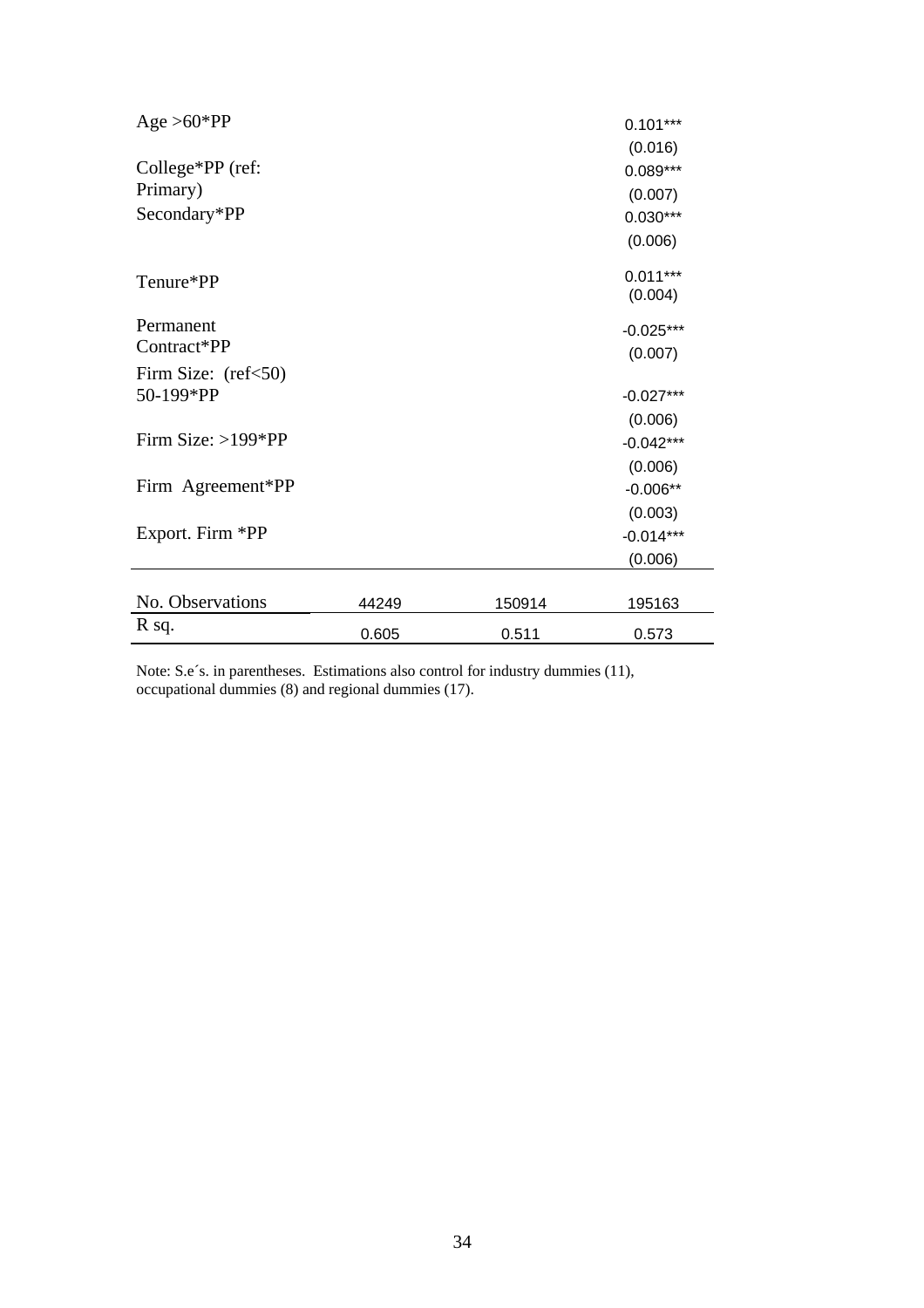|                            | (1)         | (2)         |  |
|----------------------------|-------------|-------------|--|
|                            |             |             |  |
| Female                     | $-0.047***$ | $-0.103***$ |  |
|                            | (0.008)     | (0.016)     |  |
| Age 30-39 (ref:<30)        | $0.052***$  | $0.016**$   |  |
|                            | (0.010)     | (0.008)     |  |
| Age 41-49                  | $0.032***$  | 0.002       |  |
|                            | (0.011)     | (0.013)     |  |
| Age 50-59                  | 0.015       | $-0.010$    |  |
|                            | (0.013)     | (0.015)     |  |
| Age $>60$                  | $-0.076***$ | $-0.099***$ |  |
|                            | (0.023)     | (0.026)     |  |
| University (ref: Primary)  | $0.260***$  | $0.262***$  |  |
|                            | (0.013)     | (0.013)     |  |
| Secondary                  | $0.164***$  | $0.161***$  |  |
|                            | (0.009)     | (0.009)     |  |
| Tenure                     | $0.030***$  | $0.031***$  |  |
|                            | (0.001)     | (0.001)     |  |
| Tenure square              | $-0.001***$ | $-0.001***$ |  |
|                            | (0.000)     | (0.000)     |  |
| Permanent Contract         | $0.037***$  | $0.035***$  |  |
|                            | (0.010)     | (0.010)     |  |
| Firm Size: 50-199          | $0.295***$  | $0.301***$  |  |
| Ref: $<$ 50)               | (0.009)     | (0.009)     |  |
| Firm Size: >199            | $0.485***$  | $0.478***$  |  |
|                            | (0.008)     | (0.009)     |  |
| Firm Collective Agreement  | $0.096**$   | $0.120***$  |  |
|                            | (0.009)     | (0.009)     |  |
| Exporting firm             | $0.122***$  | $0.120***$  |  |
|                            | (0.009)     | (0.011)     |  |
| Interactions with female   |             |             |  |
| Age 30-39*Female (ref:<30) |             | $-0.047***$ |  |
|                            |             | (0.019)     |  |
| Age 41-49*Female           |             | $-0.031***$ |  |
|                            |             | (0.011)     |  |
| Age 50-59*Female           |             | $0.072***$  |  |
|                            |             | (0.024)     |  |
| $Age > 60*Female$          |             | 0.062       |  |
|                            |             | (0.052)     |  |
| No. Observations           |             |             |  |
| Pseudo $R^2$               | 195163      | 195163      |  |
|                            | 0.111       | 0.123       |  |

# **Table 5: Probit estimation**

# Dependent Variable: Receiving Performance Pay (1/0)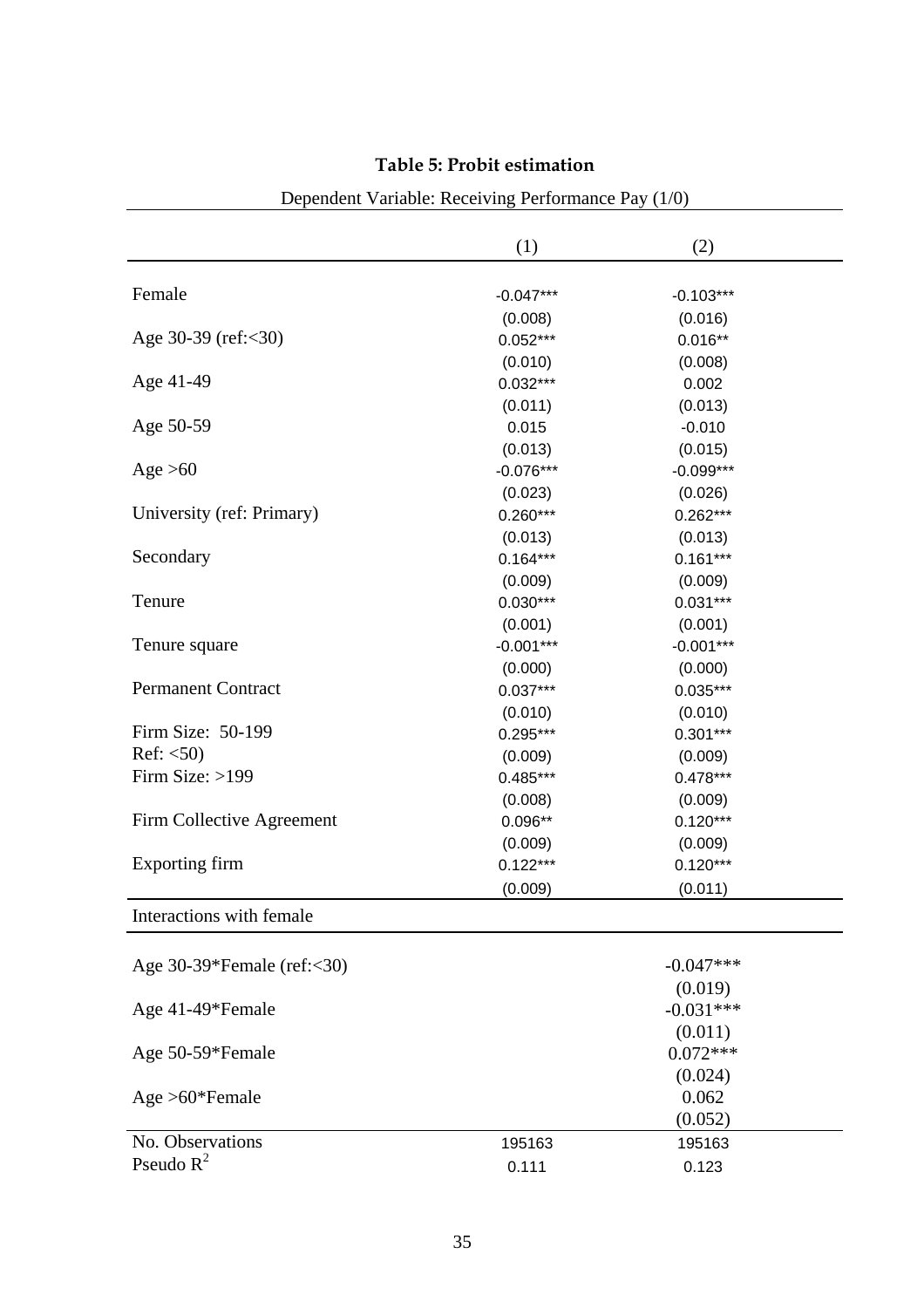| Dependent Variable: log PP wage component |                     |                      |                |                       |                               |
|-------------------------------------------|---------------------|----------------------|----------------|-----------------------|-------------------------------|
|                                           | (1)                 | (2)                  | (3)            | (4)                   | (5)                           |
|                                           | <b>OLS</b>          | Heckman<br>selection | Within<br>Firm | Within<br>Occupations | Within<br>Firm-<br>Occupation |
|                                           | $-0.407***$         | $-0.453***$          | $-0.343***$    | $-0.434***$           | $-0.290***$                   |
| Female                                    | (0.014)             | (0.018)              | (0.011)        | (0.019)               | (0.011)                       |
|                                           | $0.257***$          | $0.337***$           | $0.181***$     | $0.281***$            | $0.143***$                    |
| Age 30-39 (ref:<30)                       | (0.019)             | (0.024)              | (0.018)        | (0.024)               | (0.017)                       |
|                                           | $0.334***$          | $0.381***$           | $0.252***$     | $0.313***$            | $0.192***$                    |
| Age 41-49                                 | (0.022)             | (0.026)              | (0.019)        | (0.027)               | (0.019)                       |
|                                           | $0.326***$          | $0.353***$           | $0.238***$     | $0.298***$            | $0.184***$                    |
| Age 50-59                                 | (0.026)             | (0.031)              | (0.022)        | (0.031)               | (0.021)                       |
|                                           | $0.601***$          | $0.532***$           | $0.416***$     | $0.395***$            | $0.311***$                    |
| Age $>60$                                 | (0.044)             | (0.052)              | (0.037)        | (0.053)               | (0.036)                       |
|                                           | $0.793***$          | $0.350***$           | $0.362***$     | $0.636***$            | $0.280***$                    |
| College (ref: Primary)                    | (0.020)             | (0.064)              | (0.128)        | (0.053)               | (0.062)                       |
|                                           | $0.109***$          | $0.380***$           | $0.010**$      | $0.213***$            | 0.043                         |
| Secondary                                 | (0.018)             | (0.035)              | (0.064)        | (0.029)               | (0.035)                       |
| Tenure                                    | $0.023***$          | $0.061***$           | $0.019***$     | $0.060***$            | $0.0173***$                   |
|                                           | (0.002)             | (0.005)              | (0.005)        | (0.005)               | (0.006)                       |
|                                           | $-0.001***$         | $-0.001***$          | $-0.001***$    | $-0.001***$           | $-0.000***$                   |
| Tenure square                             | (0.000)             | (0.000)              | (0.000)        | (0.000)               | (0.000)                       |
|                                           | $0.450***$          | $0.534***$           | 0.389***       | $0.443***$            | $0.362***$                    |
| <b>Permanent Contract</b>                 | (0.020)             | (0.024)              | (0.021)        | (0.024)               | (0.021)                       |
| Firm Size: 50-199                         | $-0.126***$         | $0.236***$           |                | $0.317***$            |                               |
| Ref: <50)                                 | (0.018)             | (0.045)              |                | (0.048)               |                               |
|                                           | $-0.209***$         | $0.366***$           |                | $0.505***$            |                               |
| Firm Size: >199                           | (0.017)             | (0.068)              |                | (0.0726)              |                               |
| Firm Agreement                            | $-0.019$<br>(0.016) |                      |                |                       |                               |
| Exporting firm                            | $0.114***$          | $0.262***$           |                | $0.263***$            |                               |
|                                           | (0.016)             | (0.024)              |                | (0.023)               |                               |
| Inv. Mills Ratio                          |                     | $1.628***$           | 1.693***       | 1.984***              | $1.513***$                    |
|                                           |                     | (0.170)              | (0.198)        | (0.141)               | 0.474)                        |
| No. Obs.                                  | 44249               | 195163               | 44249          | 44249                 | 44249                         |
| R sq.                                     | 0.186               | 0.175                | 0.115          | 0.089                 | 0.125                         |

#### **Table 6: Estimates of alternative specifications of log hourly wage equation corrected for selectivity**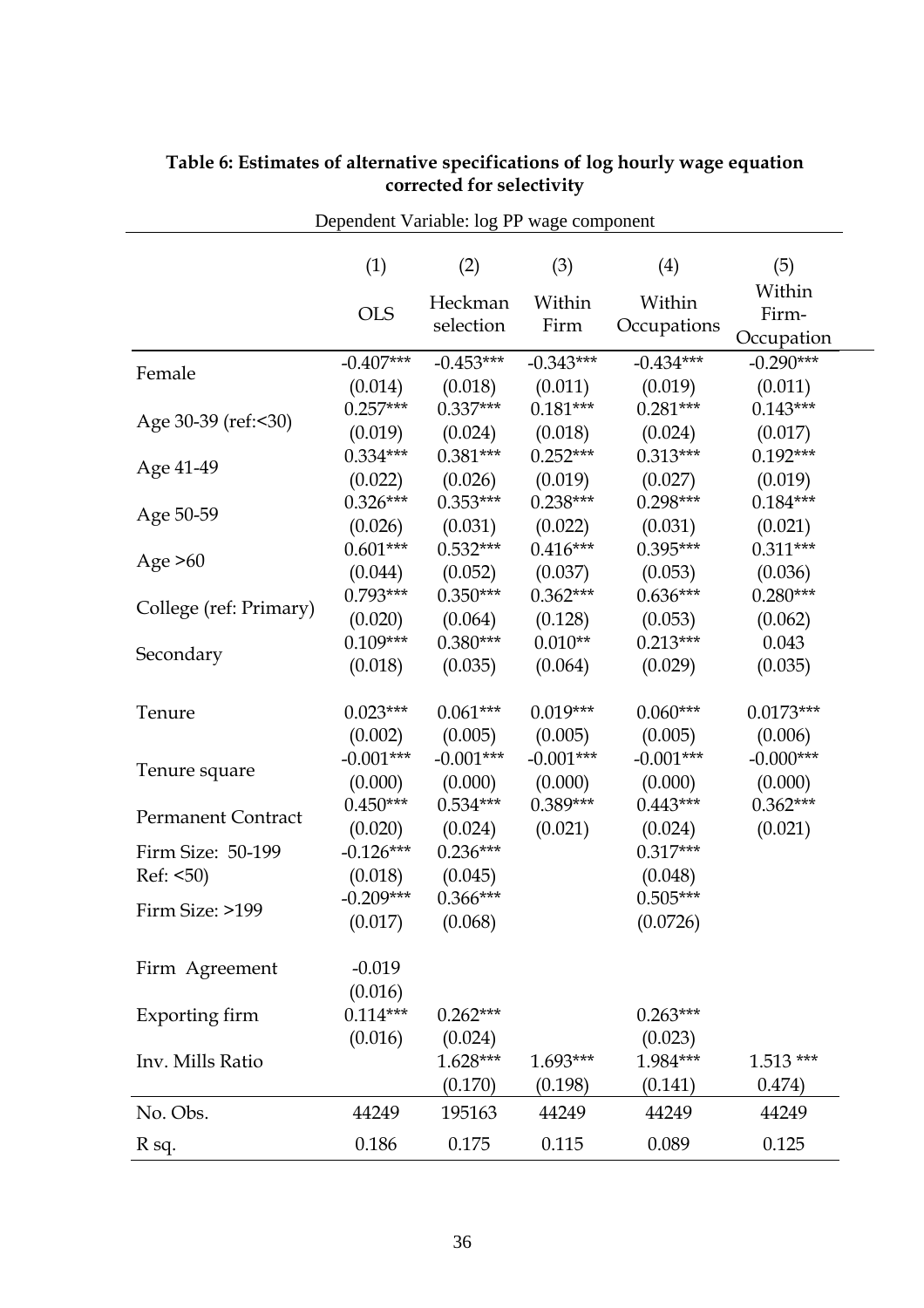|              | Dependent Variable: Log PP Hourly Wage |                    |             |                   |             |
|--------------|----------------------------------------|--------------------|-------------|-------------------|-------------|
|              | (1)                                    | (2)                | (3)         | (4)               | (5)         |
|              | P <sub>10th</sub>                      | P <sub>25</sub> th | P50th       | P <sub>75th</sub> | P90th       |
| Female (WFO) | $-0.202**$                             | $-0.272***$        | $-0.301***$ | $-0.354***$       | $-0.433***$ |
|              | (0.022)                                | (0.020)            | (0.014)     | (0.016)           | (0.019)     |

### **Table 7: Adjusted gender wage gaps – Quantile regressions (with selection correction)**

Note: s.e´s. in parentheses. Estimations also control for the whole set of covariates (age, education, tenure, type of contract) as well as regional dummies and firm & occupational fixed effects (WFO).